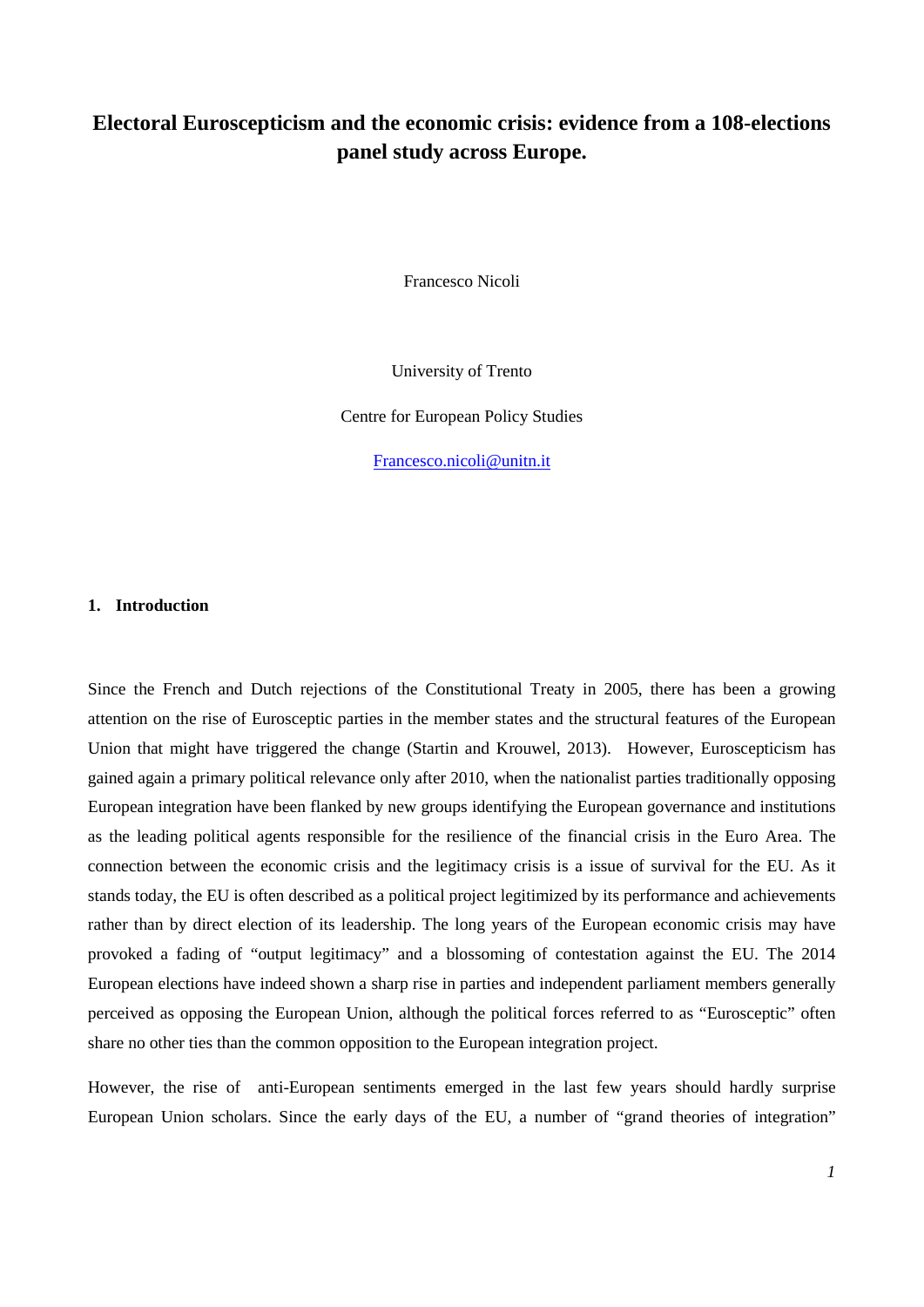discussed the rise of anti-European sentiments as a byproduct of Europeanisation. For instance, both early*[1](#page-1-0)* and contemporary<sup>[2](#page-1-1)</sup> versions of neofunctionalism incorporated the emergence of Euroscepticism as a possible outcome, in the form of nationalist reaction to progressive centralization of political power: in Haas' own words, the return of nationalism is the natural consequence of the EU moving from the integration of *policies* to the integration of *polities* (Haas, 2003, introduction). Second, the classical party formation theory developed by sociologists Lipset and Rokkan  $(1967)^3$  $(1967)^3$  assumed that one of the first challenges faced by newborn states and political systems is the repartition of competences and redistributive power between the central and peripheral institutions; in this perspective, the shift of powers towards the centre cannot happen without politicization and contestation. Finally, the growing body of literature concerning the so-called "democratic deficit" of the European Union, and in particular, in Weiler (2000) and Majone (1997, 2013), discount (for quite different reasons<sup>[4](#page-1-3)</sup>) Euroscepticism as a possible by-product of deepening integration.

Against this background, we are interested to understand whether the crisis has played a role in shaping Eurosceptic consensus. Existing quantitative literature on the issue has downplayed the role of the crisis in boosting Euroscepticism upwards; however, ass our results show, and in contrast with previous studies, both unemployment and economic cycle variations appear to have an impact in votes for Eurosceptic parties. The goal of this study is thus to complement qualitative research and country-by-country empirical research offering a European-wide quantitative analysis, today limited to a small number of recent publications. [5](#page-1-4) The research is anchored in panel-data regressions on a custom database of 108 elections in 27 EU member states <sup>[6](#page-1-5)</sup> from 2008 to 2015, in the aim to better understand the causes of the emergence of electoral Euroscepticism.

The paper is organized as follows. Section 2 discusses the notion of Euroscepticism and collects literature on Euroscepticism and the crisis. Section 3 presents the methodology, the data and the results of the first panel regression looking at the determinants of Euroscepticism. Section 4 discusses robustness checks. Finally, section 5 presents the conclusions, limitations and implications of our results.

## **2. The dimensions of Euroscepticism**

Euroscepticism, more than a political ideology, can be considered a loose label under which a variety of forms of opposition to the EU can be collected. The study of Euroscepticism is as old as the phenomenon

.

**<sup>.</sup>** <sup>1</sup> Particularly, see Haas (1958) and Haas (1964).

<span id="page-1-1"></span><span id="page-1-0"></span>*<sup>2</sup>* Schmitter (2002)

<span id="page-1-2"></span>*<sup>3</sup>* See also: Flora, Kuhnle and Urwin (eds) (1999)

<span id="page-1-3"></span><sup>&</sup>lt;sup>4</sup> For Weiler, Euroscepticism is the reaction to the attempt of deepening EU integration without the creation of a single demos. For Majone, Euroscepticism may emerge as a consequence of increased EU competences beyond its regulatory powers into fields of competence requiring input legitimacy.<br><sup>5</sup> Recent attempts to quantify the causes and the effects of Euroscepticism include published work by Serricchio and al. (2013) and

<span id="page-1-4"></span>working paper by ECB's researchers Jamet, Ioannou and Kleibl presented at the July 2014 Villa Mondragone's Economic Seminars. <sup>6</sup> Croatia was not part of the EU during the crisis so it was not included in the study.

<span id="page-1-5"></span>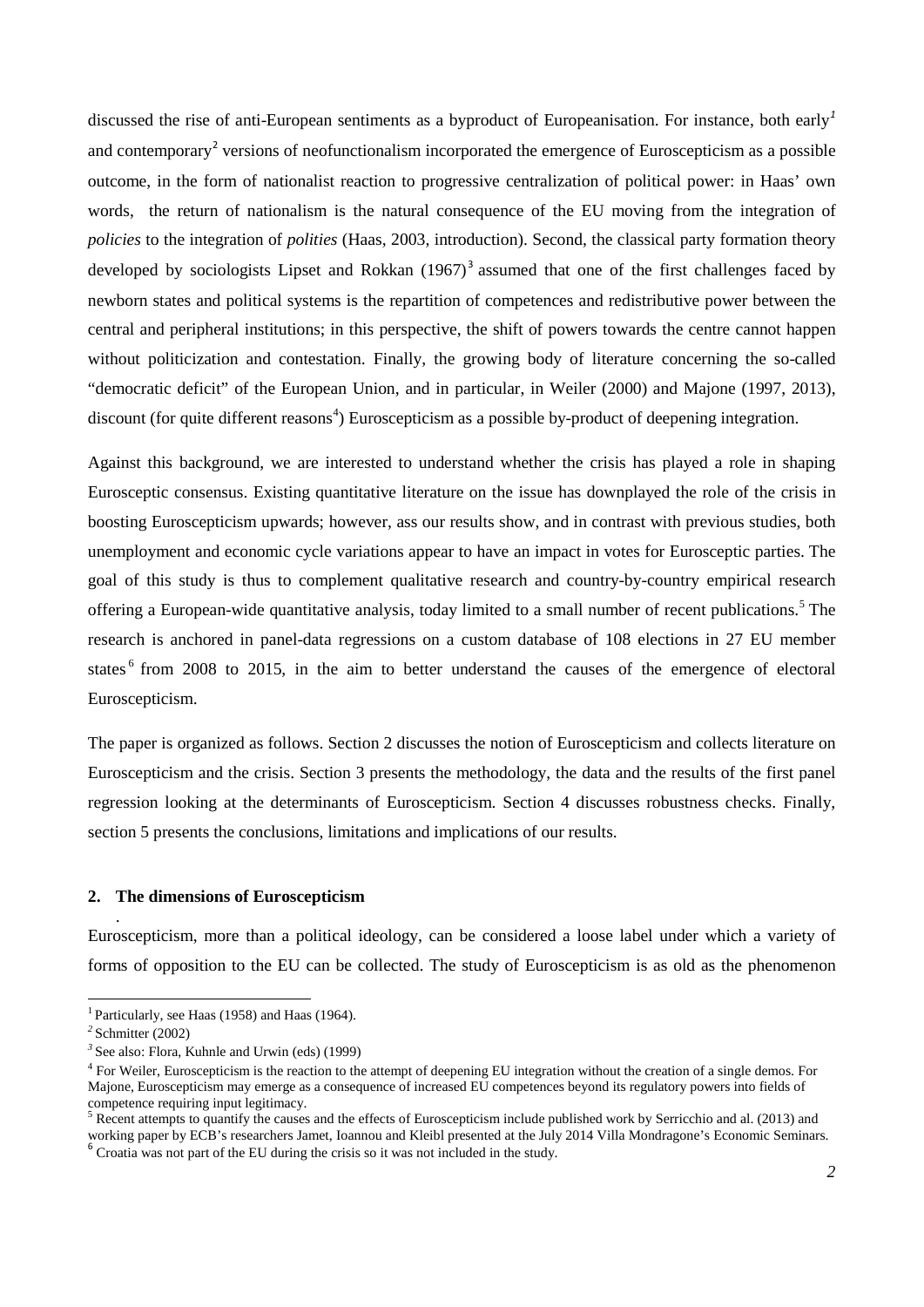itself, and it has equally evolved. As Harmsen and Spiering (2004) point out, original phenomena of Euroscepticism (dating from before the creation of the European Union in 1992) could be basically divided in two main streams: first, a wide opposition to the very concept of European political integration, characterizing especially the British political forces and far-right political groups in the member states; second, a particular opposition to certain policies of the European Communities, for example trade liberalization or prohibition of state aid. This second version of opposition to European Integration characterized mainly the socialist political family across Europe, which considered the European-driven market liberalization as a danger for social democracies and welfare-state expenditure programmes; this form of Euroscepticism gained support especially in France and in the Nordic countries. In sum, Euroscepticism can be studied along two dimensions: an "hard" versus "soft" cleavage, and an "electoral" versus "attitudinal" dimension. The next paragraphs discuss benefits and drawbacks of each approach.

# *2.1 Soft versus Hard Euroscepticism*

While the political families opposing European integration have evolved over time, the distinction between "hard Euroscepticism" (opposition to the EU) and "soft Euroscepticism" (opposition to a subset of EU policies, to a particular political direction of the EU) proposed by Taggart and Szczerbiak (2002) remains a powerful key to understanding the phenomenon. While the definition of "hard" Euroscpeticism is straightforward, it remains unclear how to precisely evaluate the extent of "soft" Euroscepticism. The distinction between calling for a substantial overhaul of European integration and the opposition to the current institutional setting of policies is fairly weak: Euro-reformists and Euro-federalists could, in principle, be labelled as "soft-Eurosceptic" in the extent they oppose the current form of European Integration. To address this issue, Taggert and Szczerbiak (2008) discuss how to distinguish the soft-Eurosceptic areas into "critics" and "sceptics", without however proposing a fully convincing methodology. Moreover, it has become common practice among national parties to adopt specific reform plans and agendas *vìs-à-vìs* the European Union, justifying a range of criticisms towards the EU itself and some of its policies. The very process of politicization of the EU is in part responsible for this effect: as the direction of the European Union becomes increasingly matter of political debate and of electoral decision making, a degree of discussion and eventually criticism becomes unavoidable- the institutionalization of the main policies of the EU within the treaties implies, at a certain extent, that a criticism towards the policies is *also* a criticism towards the system itself. As partial criticism of the EU has become widespread even across mainstream parties, the category of "Soft Euroscepticism" has lost a large part of its explanatory power.

As a consequence, this study will thus focus especially on "hard" forms of Euroscepticism, characterizing those political parties and movements actively claiming for a reduction of the EU competences, when not for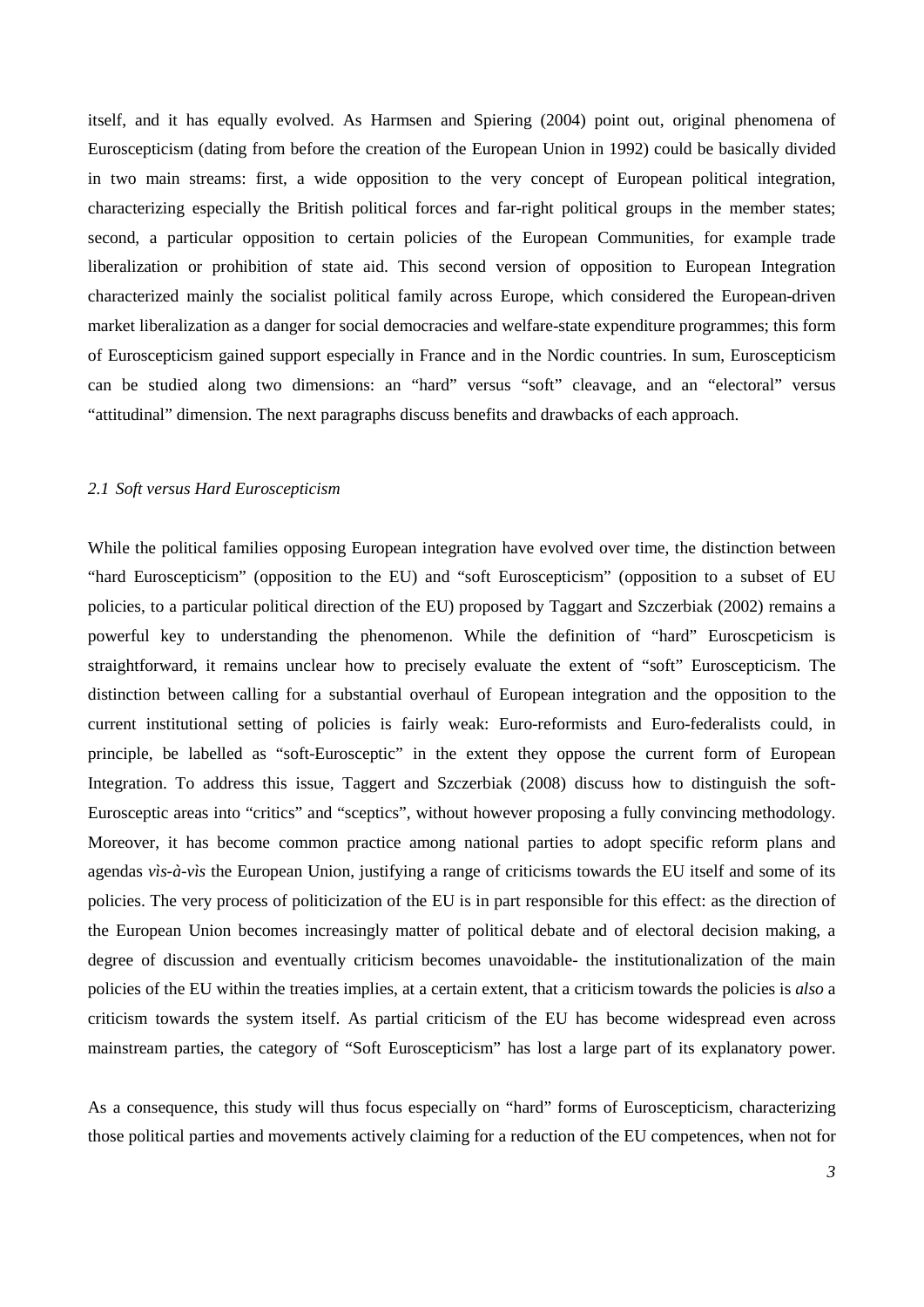a simple dismantlement of the institutions. Other classifications of Euroscepticism have been proposed by scholars: in particular, the dichotomy between "diffuse opposition" (opposition to the European project and its values) and "specific opposition" (opposition towards the specific forms of European integration in a given moment) proposed by Wessels (2007) recalls the "soft" versus "hard" distinction referred to above, while other authors differentiate Euroscepticism following the specific objects of public criticism, as opposition to the "authorities", the "regime", and "community" of the EU (Serricchio *et al.*, 2013).

## 2.2 *Attitudinal versus electoral Euroscepticism*

Both soft and hard Euroscepticism can be quantitatively studied under two perspectives: as an attitude or a feeling towards European integration, or as a political stance against Europe manifested through voting for parties sharing anti-European agendas. While the former looks at attitudes collected through national or European surveys, the latter looks at the electoral performance of Eurosceptic parties. The first approach is usually preferred because of availability of information: thanks to European Commission's Eurobarometer polls, coherent survey-based series on soft and hard Eurosceptic attitudes are available. Eurobarometer data series contain in fact questions related both to "opposition to membership" (which can be qualified as "hard" Euroscepticism) and "mistrust in the EU" (which can be considered as a measure of soft Euroscepticism). Differently, studying electoral Euroscepticism requires the ex-novo construction of an ad-hoc database, including making potentially controversial decisions concerning which parties should be qualified as Eurosceptic.

Quantitative analyses have been either focused on attitudinal Euroscepticism or limited to electoral behaviour in selected countries, in the attempt to explain individual factors impacting on one's decision to cast a vote in favour of a Eurosceptic party. Moreover, only an handful of studies have adopted both a European-wide perspective and a focus on macro determinants. Serricchio et al. (2013) adopt as a measure of attitudinal Euroscepticism the often-used Eurobarometer data on EU membership opposition, transformed in a binary dependent variable. They then test a series of hypotheses regarding the socio-economic and political explanations of Euroscepticism, by means of a different logistic regression for each year between 2007 and 2010 on a set of economic and political independent variables. On the one hand, the main result of their analysis is a rejection of the overall relevance of economic factors in explaining membership opposition (ibid: 60). On the other hand, national political factors seem to play an essential role in shaping EU membership attitudes: they find in fact both a strong impact of exclusive national identity on Euroscepticism, and a negative impact of trust in national institutions on Europscepticism; meaning that, according with their results, trust in the domestic system generates trust in the European system. In sum, Serricchio et al. (2013) consider domestic political attitudes far more important than economic factors in explaining the rise of Europscepticism.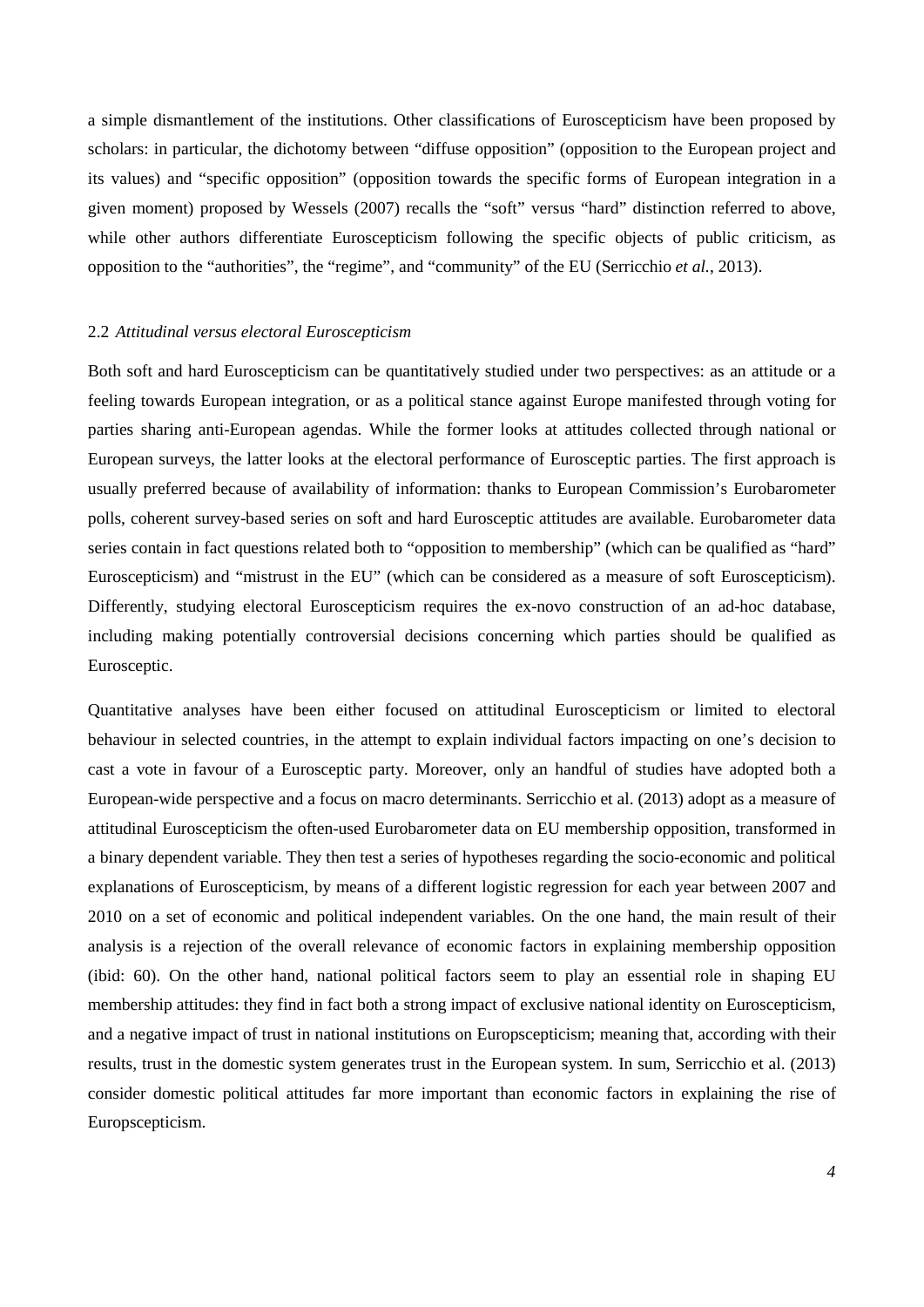However, their methodology has few drawbacks. First, the study can hardly be replicated over time, as the "attitude towards membership" question has been excluded by Eurobarometer surveys since 2011. Second, the choice of the indicator does not capture with precision the strength of Eurosceptic forces, because in principle few parties have opposition to the EU as exclusive element of their political programmes. Thus, they will be able to collect votes from a broader public; and moreover, some voters which might fall into the poll of individuals opposing EU membership might not accord their support to Eurosceptic parties for multiple reasons, like ideological cleavages, rejection of electoral democracy, or mistrust in the leadership. Finally, the timeframe of the study does not allow for a true evaluation of the effects of the crisis on Euroscepticism, as the time series evaluated end in 2010- at the beginning of the Europeanization of the crisis.

Looking at Electoral Euroscepticism would thus provide more useful information, to the extent that it helps to quantify the political risks associated with Euroscepticism and not only the individuals' attitudes towards "*integration fatigue"*. Furthermore it can be argued that an attitude or a feeling acquires political relevance only when citizens are ready to translate it into the ballots: looking at electoral Euroscepticism helps to "clean" our measure of Euroscepticism from those individuals who are eventually ready to report a very hard stance against Europe in the survey but are not ready to act accordingly at the moment of the election. Looking at electoral Euroscepticism is thus more suited for political research than considering attitudinal data only. The major drawback of this approach is the definition of the dependent variable. The distinction between "hard" and "soft" Euroscepticism becomes harder to detect, as political positions may vary over time and tend to be adapted in order to maximize voters' consensus. Focusing on written electoral platforms helps to overcome this limitation.<sup>[7](#page-4-0)</sup> This study focuses on the "hard" dimension of electoral Euroscepticism.

#### *2.3 Euroscepticism and the crisis*

The sharp rise of anti-European sentiments is apparent in both attitudinal and electoral data. A number of studies have attempted to connect the crisis and the rise of Euroscepticism, focusing, in particular, on (1) political and institutional trust and dynamics, , on (2) communication and media effects, and on (3) economic effects.

First, crisis-led integration and shifting power balance between the nation states and the EU may have played a role in strengthening Eurosceptic parties. As discussed elsewhere (Nicoli 2014, 2015), the Euro Area is moving forwards towards fiscal and economic integration, with substantial progress achieved during the crisis. Provided that economic and redistributive decisions at the heart of any political system, the absence of a democratic decision making process provides in fact a clear justification for the emergence of Eurosceptic

<span id="page-4-0"></span><sup>&</sup>lt;sup>7</sup> The next section explains how the dependent variable "hard electoral Euroscepticism" has been obtained.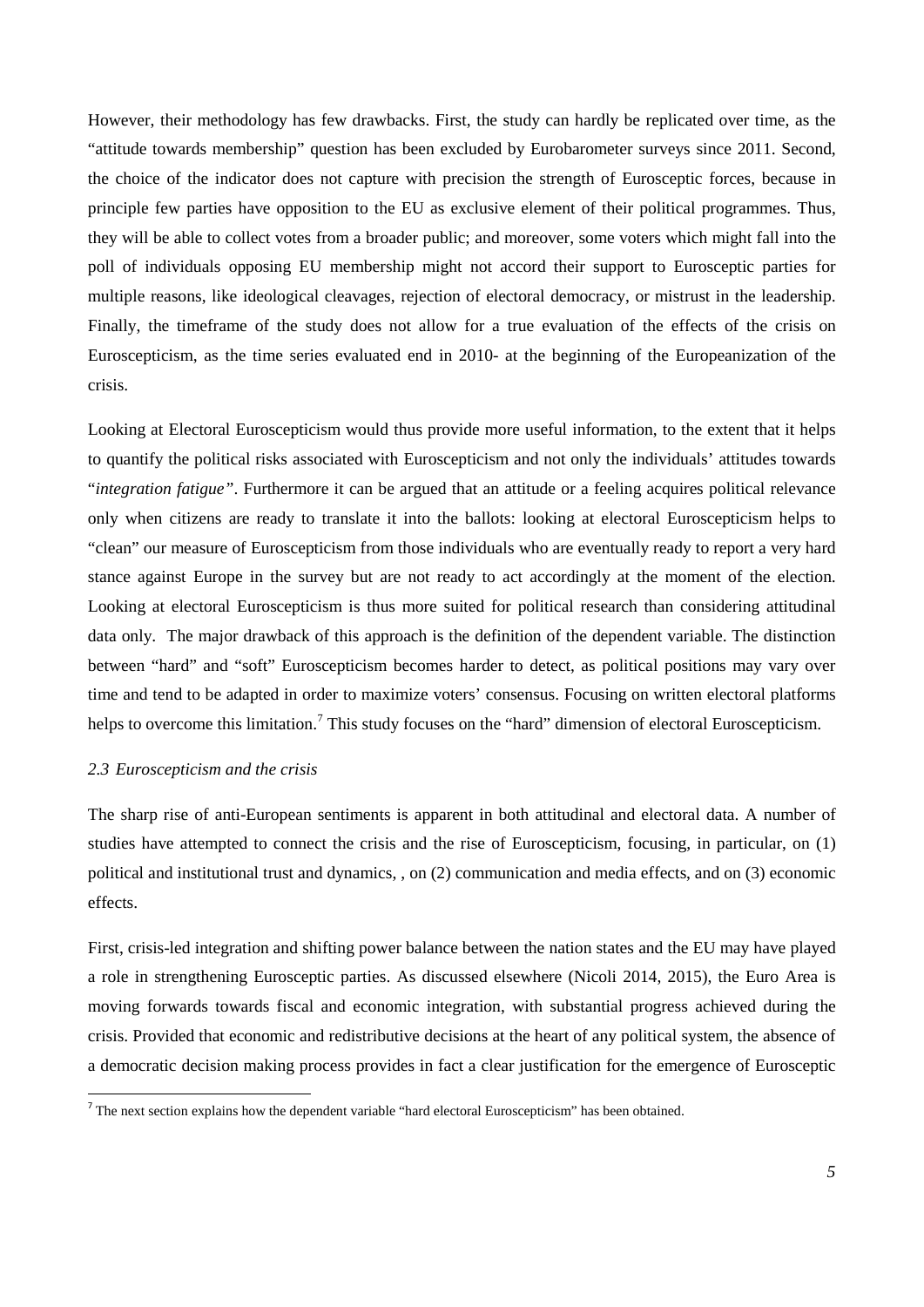forces. As the European Union moves beyond the purely pro-market organization it used to be at its inception, the progressive politicization-without-politics inherent to *"the end of the market Honeymoon"* (De Witte and Hartmann, 2013) increases the likelihood of the emergence - in the absence of a classical majorityopposition dynamics- of forms of *opposition to the system* instead of *opposition in the system,* the latter characterizing national democracies (Castelli Gattinara and Froio, 2014). Similarly, the shift of power may provoke a reaction by segments of the population who perceive their national identity threatened (bellucci et al, 2012).

Second, communication and media, including on line platforms, have played a foundamental role in the spread of Euroscepticism (De Wilde et al., 2014). This appears to be channeled through three main effects: first, as Marks and Hooge (2008: 19) already pointed out, a contagion effect took place: the success of a Eurosceptic party in one country could encourage political entrapreneurs to mobilise consensus through similar mechanisms in their own countries. Second, Kriesi (2013:365-367) shares the view that mediatisation of supra-national politics is a leading factor in explaining diffusion of populist movements, paired by the relative decline in the relevance of mainstream parties. Third, national media may play a role in providing asymmetric visibility to national politicians in respect to European policy-makers, creating space for the blaming game often played by national actors towards the EU. Mediatisation of Euroscepticism appears to have contributed in strengthening the consensus for existing Eurosceptic parties (like the *Front Nationa*l in France and the *Partij voor de Vrijheid* in the Netherlands), to have pushed other groups on more Eurosceptic positions (like the *Movimento 5 Stelle* in Italy and the *True Finns* in Finland) and to have provided the social fuel required for the rise of far-right groups (like *Golden Dawn* in Greece).

In addition, a strand of literature has explored the connections between economic performance and consensus for Eurosceptic parties. Three potential channels are identified in this context: Euroscepticism can emerge as a rejection of underperforming economic policy implemented thorough the European institutions; the waning "output legitimacy" (Scharpf, 1999) associated with bad economic performance is thus expressedtroug Eurosceptic votes. Moreover, Euroscepticism can be perceived as a reaction of the "losers" of integration: as the crisis has touched whose numbers have been perceivably enlarged during the crisis. While Early studies (Eichenberg and Dalton, 2007; Serricchio et al, 2013) have tended to downplay the role of economic performance in shaping Eurosceptic votes, their dataset are too limited (ending respectively in 2004 and in early 2011), failing to provide conclusive evidence on the link between economic performance and Euroscepticism during the crisis.

Finally, Eurosceptic parties might try to capitalize on the fall of confidence experienced by traditional mainstream parties in times of economic turndown, as theorized by Anderson and Caltenthaler (1996), Anderson (1998) and Bellucci et al. (2012): both phenomena (lack of confidence in mainstream parties and bad economic performance) may boost consensus for Eurosceptic parties, especially in the extent economic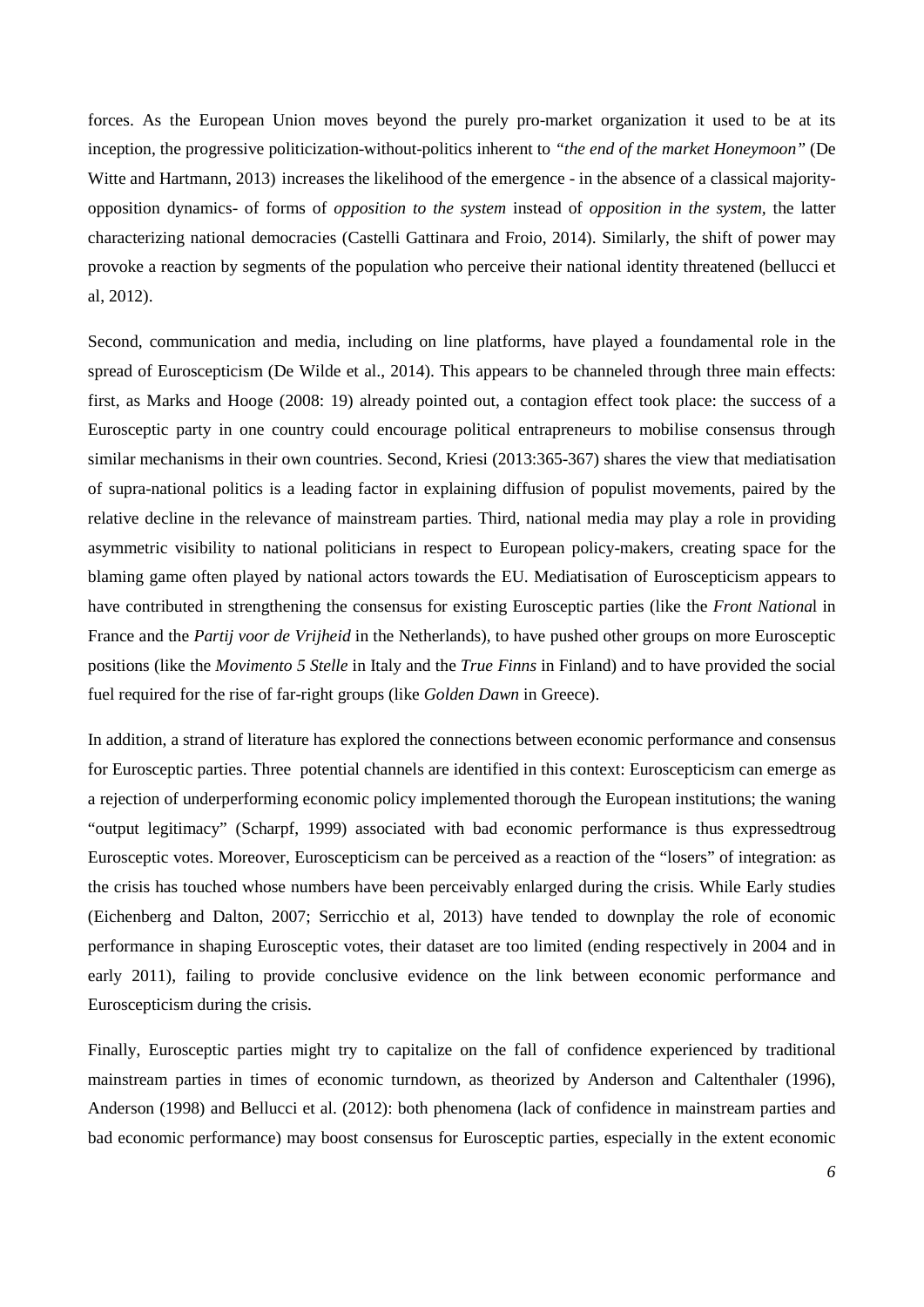decision making is perceived as super-imposed by the European institutions. It must be noted, however, that the relation between trust in the domestic party system and Euroscepticism is at best disputed in the literature: while Anderson (1998) maintains that high levels of trust in national institutions and parties positively affect people's attitude towards the EU, Sanchez-Cuenca (2000) considers that when consensus for national institutions and parties is low, the electorate might consider the institutions perceived as "external" as more trustworthy than national ones.

Despite the large amount of theorization of the phenomenon, there is a lack of European-wide discussion of electoral Euroscepticism. Most empirical studies either acquire a country-specific, case study approach with focus on individual parties, or a European-wide approach with focus on attitudes. in the first group, for example, Startin and Krouwel (2013) discuss France and the Netherlands; Serricchio (2012) and Castelli-Gattinara and Froio (2014) the Italian case; Fitzgibbon (2013) the Anglo-Saxon world and Denmark; Grimm (2015) explores the AFD's rise in Germany; Verney (2015) the Greek case; Reungoat, (2015) the French case. In the second group the focus has been - thanks to the Eurobarometer data series- on attitudinal Euroscepticism in the period before the European crisis, including Eichenberg and Dalton, (2007) Serricchio et al., (2013), and more recently Bargaoanu, Radu and Negrea-Basuioc (2014) and Dobreschu and Durac (2014).A particular case is constituted by Taggart and Szczerbiak (2013), which adopt a European-wide, party-focused approach; however, their focus is more on soft-Euroscpticism as they investigate the consequences of Eurosceptic parties' participation in governments, so their contribution in identifying the causes behind the European trend is limited.

By focusing on electoral hard Euroscepticism in the timeframe 2008-2015, this paper aims to fill a gap in the existing literarture by exploring, in particular, the role of economic performance in shaping Eurosceptic votes. We explore whether (1) unemployment, (2) economic cycle, and (3) trust in the mainstream party system affect the votes for Eurosceptic parties. Serricchio et al. (2013) give a negative response to (1) and (2), but –as we discuss below- their results can hardly be generalized, while (3) is, as explained above, largely disputed in the existing literature.

# **3. Quantifying Hard Electoral Euroscepticism**

#### *3.1 Data collection*

The previous sections have defined the scope of this study by discussing the motivations behind the choice of electoral, hard Euroscepticism. Thus, the dependent variable for hard electoral Euroscepticism is defined as follows: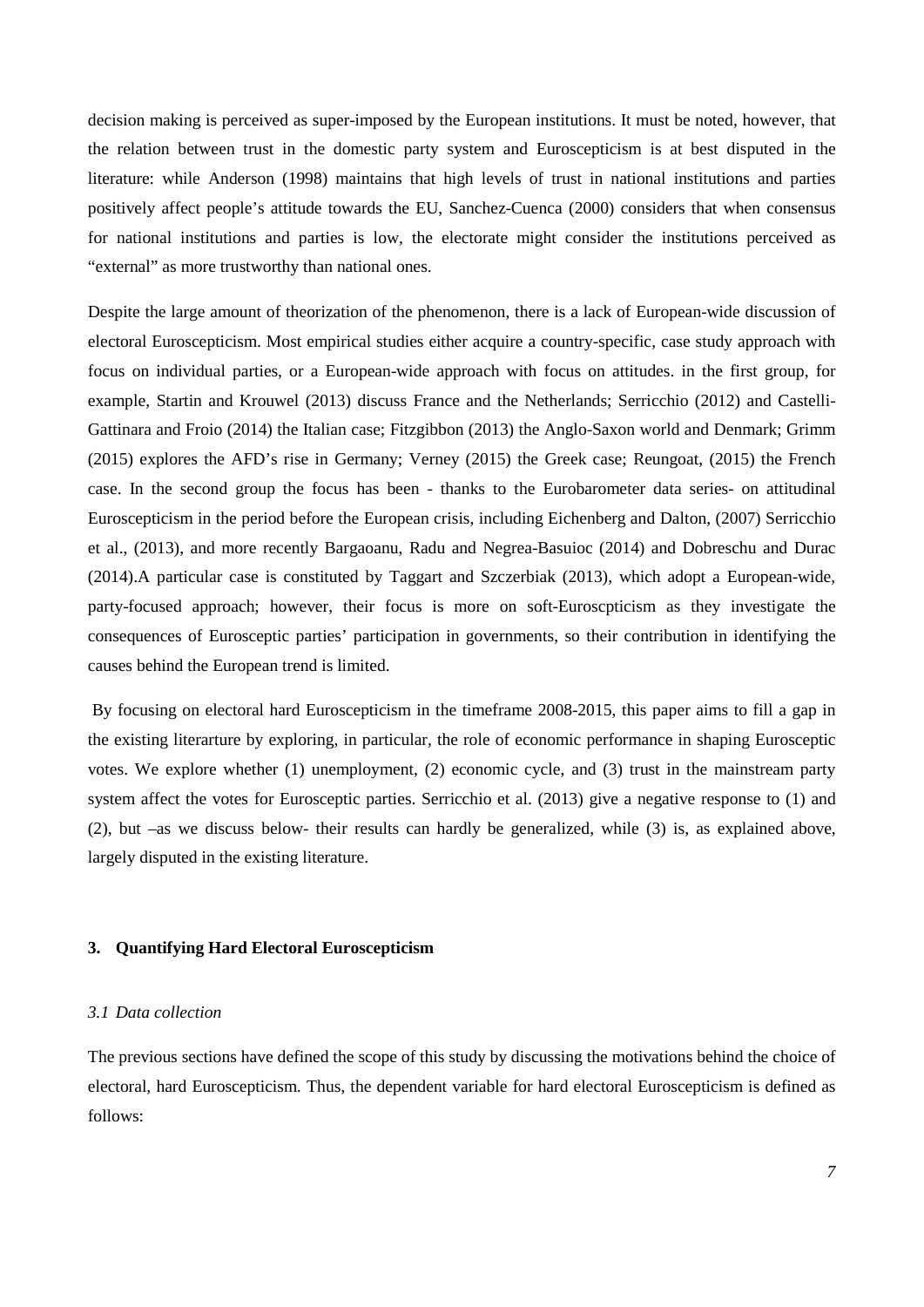"*The cumulative share of votes obtained by parties sharing a hard-Eurosceptic agenda in national and European elections*".

In order to qualify for inclusion in the hard-Euroscepticism dependent variable, a party shall have in its electoral programme, a claim in favour of the reduction of the level of integration by means of unilateral exit from the Euro Area or the European Union, and by means of comprehensive treaty change.<sup>[8](#page-7-0)</sup> As explained in the previous section, identifying which parties share hard Eurosceptic agendas may be problematic. For a total of 105 elections in Europe since 2009, the following approach has been adopted. First, any party associated with the EFD group in the European Parliament in the 2009-2014 legislature has been qualified as "Hard Eurosceptic". Second, any party affiliated with extreme-right ideology has been qualified as "Hard Eurosceptic". Third, parties affiliated the ECR group have been analysed case by case, because a minority of the ECR-associated parties have strong anti-European views; the same applies for a subset of strong-Eurosceptic parties on the left spectrum. For the remaining non-attached and non-elected parties (above 1.5% of votes), their electoral platforms have been analysed to detect signs of hard-Euroscepticism as defined above. The operation has been repeated for each national and European election since 2008 for a total of 108 observations.

| Table 1- Elections by year and by share of votes for Eurosceptic Parties |          |          |                             |          |           |          |          |      |  |
|--------------------------------------------------------------------------|----------|----------|-----------------------------|----------|-----------|----------|----------|------|--|
| Share of votes/ year                                                     | 2008     | 2009     | 2010                        | 2011     | 2012 2013 |          | 2014     | 2015 |  |
| 2%                                                                       |          | 9        | $\Omega$                    |          | $\theta$  |          |          | O    |  |
| 5%                                                                       | $\theta$ | 2        | $\mathcal{D}_{\mathcal{L}}$ |          |           |          |          |      |  |
| 15%                                                                      |          | 18       | 4                           | 4        |           | 3        | 19       |      |  |
| 25%                                                                      | $\theta$ | 4        | $\mathfrak{D}$              |          | 4         |          |          |      |  |
| 30%                                                                      |          | $\theta$ | $\Omega$                    | $\theta$ |           |          | $\theta$ |      |  |
| 35%                                                                      | $\theta$ | $\Omega$ | $\Omega$                    | $\theta$ | $\Omega$  | $\theta$ |          |      |  |
| Total elections                                                          | 3        | 33       | 8                           |          | 8         | 8        | 35       |      |  |



<span id="page-7-0"></span>*<sup>8</sup>* Treaties considered do not include the two inter-governmental treaties signed since 2011 (ESM and TSCG), first because they do not represent a part of the aquis, and second because they can be considered "policies by means of treaties", thus qualifying for soft Euroscepticism or Euroreformism.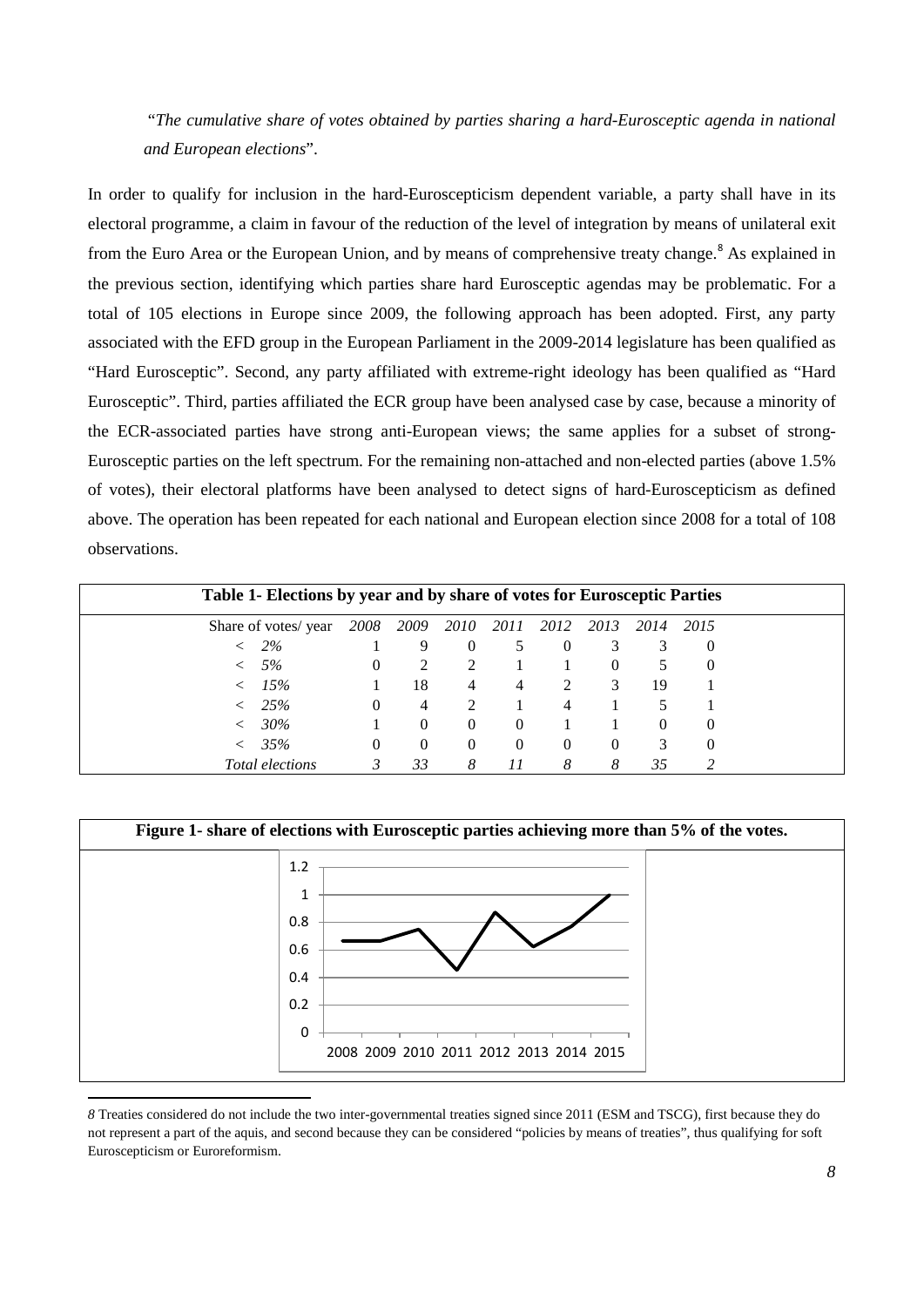Table 1 reports, for each year, the number of elections by share of votes for Eurosceptic parties; the share of the total electoral episodes in which Eurosceptic parties have obtained more than 5% of the votes is reported in figure 1, showing a clear upward trend. Appendix A reports, for each election, the values of the variable "hard Euroscepticism" identified with the described methodology.

# *3.2 Attitudinal and Electoral Euroscepticism in figures*

Before proceeding with econometric analysis, it is useful to compare the evolution of attitudinal and electoral Euroscepticism in figures. Concerning attitudes, figure 2(A and B) show the pattern of two indicators (opposition to EU membership and mistrust in the EU) provided by Eurobarometer, while figure 3 recalls the evolution of the votes for hard-Eurosceptic parties (as defined in section 4) during the crisis. In order to have a more refined measure of aggregate Euroscepticism, the Eurobarometer data-series have been weighted with the country-share of the total (EU, EA, and non-EA) population, adjusted according with the evolving composition of the different blocks. In the attitudinal series it appears that opposition to membership (hard Euroscepticism) has been, overall, rather low. This is consistent with electoral data for hard- Eurosceptic parties provided in figure 3, although the figures cannot be directly compared due to time differences. Attitudinal "hard" Euroscepticism achieved the highest value in 2010, at 18% of the EU population, both in the Euro Area (EA) and in the EU, while Electoral hard Euroscepticism has peaked in 2014.

Looking to attitudes the trend in the EA is particularly striking: two clear episodes identify growing opposition to membership, the eastern enlargement and the Euro-crisis. As data for membership-opposition have not been coherently collected after 2011, the second indicator (mistrust in the EU, fig. 2B) can help in refining the picture.

|                                             | <b>Figure 2- opposition and mistrust in the EU</b> |
|---------------------------------------------|----------------------------------------------------|
| 1A: share of citizens against EU membership | 1B: share of citizens reporting mistrust in the EU |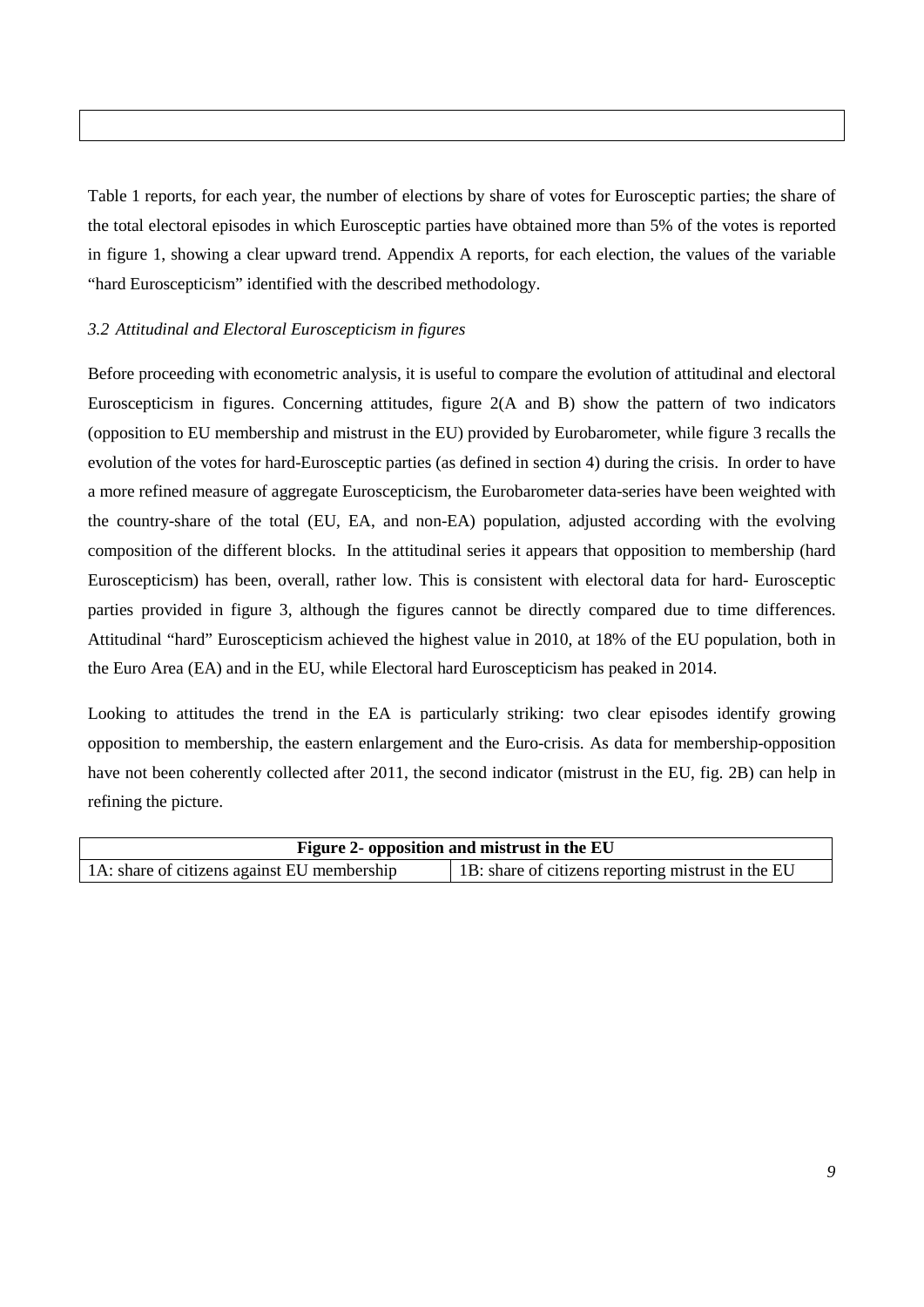

The attitudinal trend shows a strong increase in the EA after 2010, where the mistrust towards the EU is today even higher than outside the monetary union. Interestingly, while the trend in the two indicators follows similar patterns (correlation of 0.572), between 2004 and 2011 only a fraction of citizens mistrusting the EU were against the membership. A few observations follow our analysis of attitudinal Euroscepticism: (1) while mistrust in the EU is widespread, this does not imply that individuals oppose the EU as a political project; this strengthens the choice to focus on Hard Euroscepticism. (2) both indicators have substantially increased during the crisis, as well as –at least until 2011- the delta ratio of o in respect to m; suggesting that, in times of crisis, less trust in the EU implies proportionally equal or more opposition to membership.

Figure 3, in contrast, presents the evolution of the aggregate share of votes of hard-Eurosceptic parties in the elections since 2008. As known, several countries have experienced a rise of Euroscepticism during the Crisis: France, Italy, Greece, Sweden, Cyprus, Poland and Spain. Other countries- Austria, United Kingdom, Denmark and Austria have shown a V-shaped effect, with a downturn in consensus for Eurosceptic parties which rapidly peaked again in occasion of the 2014 European elections (the latest observation for most countries). The only countries with a clear downward trend appear to be Belgium, the Netherland and Czech Republic, while the remaining countries show unclear trend.

**Figure 3: share of Hard-eurosceptic votes by country**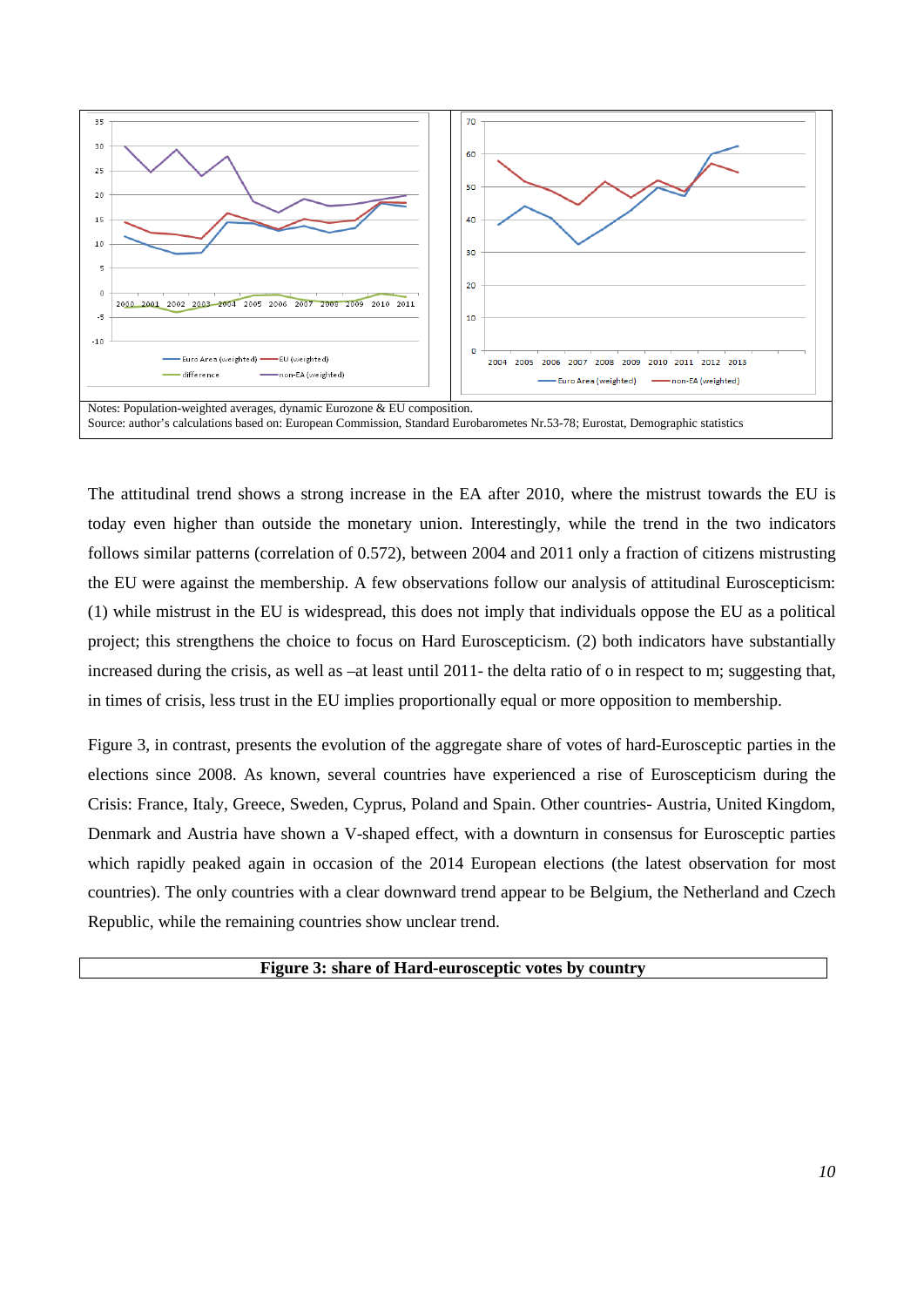

# *3.3 The model*

The set of independent variables includes variables aiming to assess the effect of mistrust in domestic politics on Euroscepticism, economic indicators, policy indicators and institutional indicators (table2). The (unbalanced) panel is composed by 108 observations in 27 countries (EU minus Croatia), from a minimum of 3 to a maximum of 6 observations per country; third, it covers a longer time frame, from 2008 to 2015, including the most recent European elections. The data for independent variables have been collected by multiple established sources, as indicated in table 2. Economic data are collected from Eurostat online databases (government statistics and labour force surveys). For electoral episodes past 2014Q4, economic data have been retrieved from Eurostat flesh estimates. Political mistrust data, in turn, are obtained from Eurobarometer data series.

When looking at panel data we have three main alternative approaches: fixed effects, random effects and pooled OLS. A fourth possibility is constituted by the Hausman-Taylor endogenous variables regression, which combines fixed effects and random effects. In principle, we would like to control for time-invariant known factors which may play an important role in determining the rise of Eurosceptic parties. Also, we believe that observed differences across entities may have an impact on the voting for Eurosceptic parties.

Table 2- List of Covariates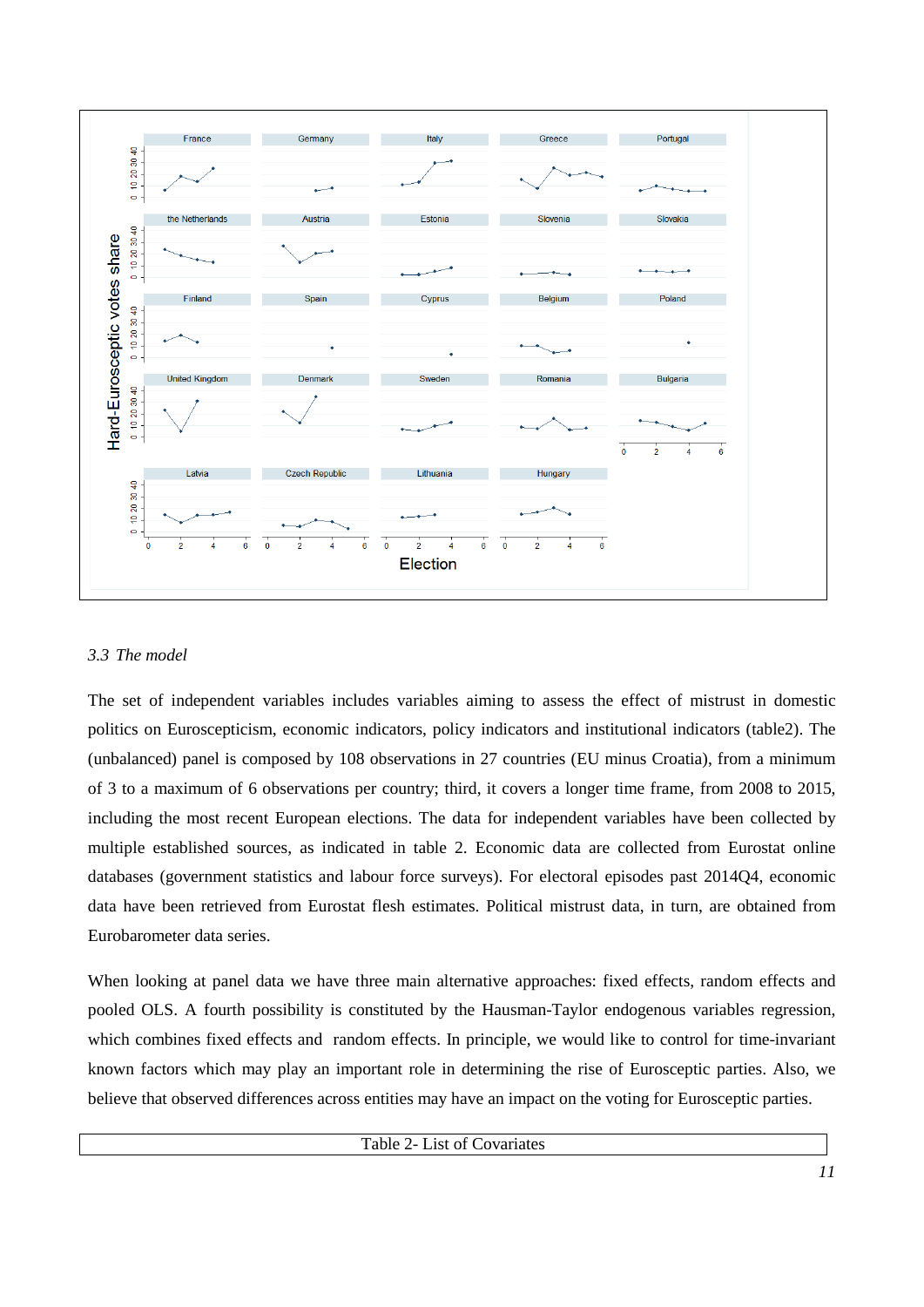| Varname              | D escripti on                                                                                                                                          | Source                                             | Unit of Measure                     |
|----------------------|--------------------------------------------------------------------------------------------------------------------------------------------------------|----------------------------------------------------|-------------------------------------|
| AntiEUscore          | Dependent variable.<br>share of votes of hard-Eurosceptic parties                                                                                      | National Electoral Offices.<br>European Parliament | % of valid votes                    |
| avg PM               | Degree of mistrust in the Party System in the<br>given quarter                                                                                         | Eurobarometer                                      | % of the<br>respondents             |
| D PM                 | Degree of mistrust in the Party System in the                                                                                                          | Eurobarometer                                      | % points changed                    |
| D base PM            | given quarter, change on the previous quarter<br>Change in the degree of mistrust in the Party<br>System in respect to the base period (2005-<br>2008) | Own calculations based on<br>Eurobarometer         | % points of change                  |
| compulsoryvoting     | The country has in place a compulsory voting<br>system                                                                                                 | Wikipedia                                          | Binary variable                     |
| net assistance       | The country has received financial assistance                                                                                                          | EU Commission                                      | <b>Bn</b> Euros                     |
| Eusemester           | The election takes place after the introduction<br>of the new economic governance                                                                      | EU Commission                                      | Binary variable                     |
| Earnember            | The country is a Euro Area member                                                                                                                      | EU Commission                                      | Binary variable                     |
| presidential country | The Country has in place a presidential or<br>semi-presidential system                                                                                 | Wikipedia                                          | Binary variable                     |
| secondorder          | The election is an European election                                                                                                                   | European Parliament                                | Binary variable                     |
| smallcountry         | The country has less than 2 million citizens                                                                                                           | Eurostat                                           | Binary variable                     |
| earlyelection        | The election occurred before the formal<br>expiration of the mandate                                                                                   | National Electoral offices                         | Binary variable                     |
| avg growth           | Average growth rate in the two quarters of the<br>election                                                                                             | Eurostat                                           | % of GDP                            |
| D base G             | Change in absolute GDP figures from the base<br>year (2008)                                                                                            | Eurostat                                           | % of 2008 GDP                       |
| avg U                | Average unemployment rate in the two<br>quarters of the election                                                                                       | Eurostat                                           | % of the active<br>population       |
| D_U                  | Change in unemployment rate in respect to the<br>quarter before the election                                                                           | Eurostat                                           | % of the active<br>population       |
| D baseU              | Change in unemployment rate from the base<br>period (average 2005-2008)                                                                                | Eurostat                                           | % points changed                    |
| QU_dd                | Unemployment rate in the election quarter,<br>aged 40-65                                                                                               | Eurostat                                           | % of the 40-65<br>active population |
| Q1_U_old             | Unemployment rate in the quarter before the<br>elections, aged 40-65                                                                                   | Eurostat                                           | % of the 40-65<br>active population |
| Q_YU                 | Unemployment rate in the election quarter,<br>aged 19-39                                                                                               | Eurostat                                           | % of the 19-39<br>active population |
| Q1_YU                | Unemployment rate in the quarter before the<br>election, aged 19-39                                                                                    | Eurostat                                           | % of the 19-39<br>active population |
| H Uduration          | Number of sequential quarters with<br>unemployment rate above the base period<br>(average 2005-2008)                                                   | Own calculations based on<br>Eurostat              | Number of quarters                  |
| turnout              | Electoral participation in the election                                                                                                                | National Electoral Offices:<br>European Parliament | % of the total<br>electorate        |
|                      |                                                                                                                                                        |                                                    |                                     |

In general, interest in time-invariant variables should make random effects more suitable, if it is consistent with the hypothesis that the panel-specific errors are not correlated with the regressors. Perfect independence, of course, can rarely be achieved; so a random-effects model will always suffer of some bias. However, including in the model specification as many as time-invariant variables possible should decrease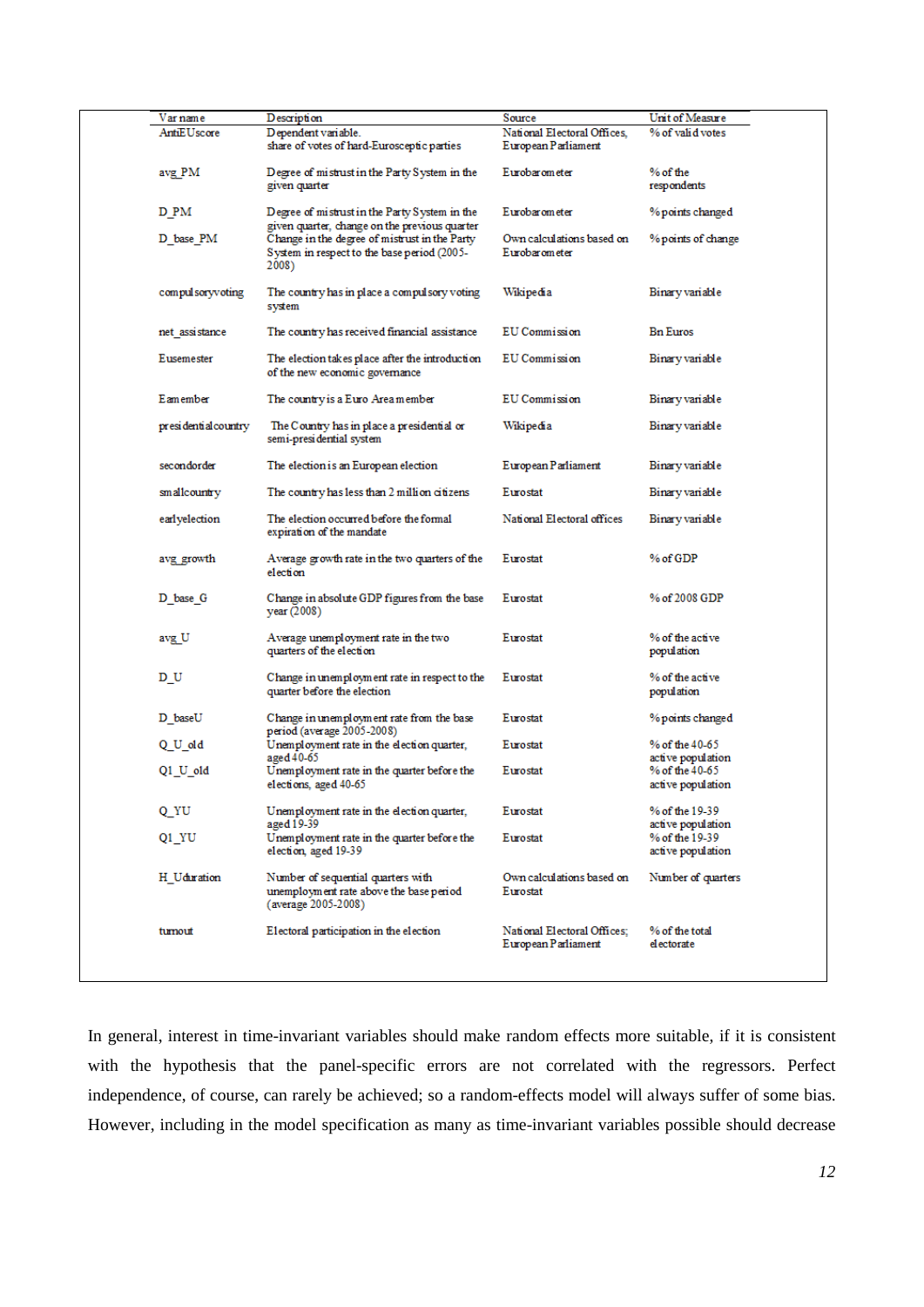the magnitude of the bias. The random effects model is tested against the fixed-effects alternative through a Hausman specification test. When consistent with Hausman test results, the random effects estimates are reported. [9](#page-12-0) At this regard, we opted for a random-effects model which specifies various country-specific factors in the right-end of the equation to minimize the risk of omitted variable bias.

Of particular interest are the three indicators of mistrust: once considered together, the first captures the level effect of mistrust in national party systems, while the second captures the effect of changes occurred just before the election, and the third identifies the overall loss of credibility during the crisis- we expect their coefficients to be positive, thus indicating that increase in party mistrust increases consensus for Eurosceptic parties.

Economic indicators like GDP growth during and before the elections, as well as the cumulative effects since the crisis, may also provide interesting information; we expect them to be negative, indicating that short and long term improvements in economic performance have a negative effect on Euroscepticism. The same applies to the several indicators of unemployment, whose coefficients we expect to be positive: the higher the unemployment level, the better for Eurosceptic parties. We also include the size of financial assistance provided or received, which may shed light on the political costs of integration both in debtor and creditor countries. Smallcountry is taken into account as a control variable, because electoral dynamics and interactions in small communities may play an important role in shaping voting behaviour. In sum, the model expects that a substantial share of voting for Eurosceptic parties is explained by:

(1) political trust factors (*avg\_PM+ D\_PM+D\_basePM)*,

(2) economic factors (*avg\_GDP+D\_baseGDP+Q\_Uold+Q\_Uold\_1+Q\_UY+QUY\_1 +hU\_duration*)

(3) governance factors (*net*\_*assistance + EAmember*)

a set of controls (4) including observation-specific and country-specific institutional factors (*compulsoryvoting+smallcountry+presidentialcountry+turnout+earlyelection*).

<span id="page-12-0"></span><sup>&</sup>lt;sup>9</sup> To deal with potential heteroskedasticity, robust standard errors should be adopted. However, the standard version of the Hausman test requires homoskedasticity assumption. To deal with potential heteroskedasticity, we decided to procede with a double testing approach, using two alternatives: the standard Hausman test and the auxiliary regression procedure proposed by Woolridge (2010) and Mundlack (1978). This is operationalised through the *xtoverid* command in Stata and allows for panel-robust standard Errors. The normal Hausman test was passed for all specifications; the *xtoverid* cluster-robust version was passed for models A4, A3, A1, but failed when unemployment was excluded or considered simultaneously with trust factors.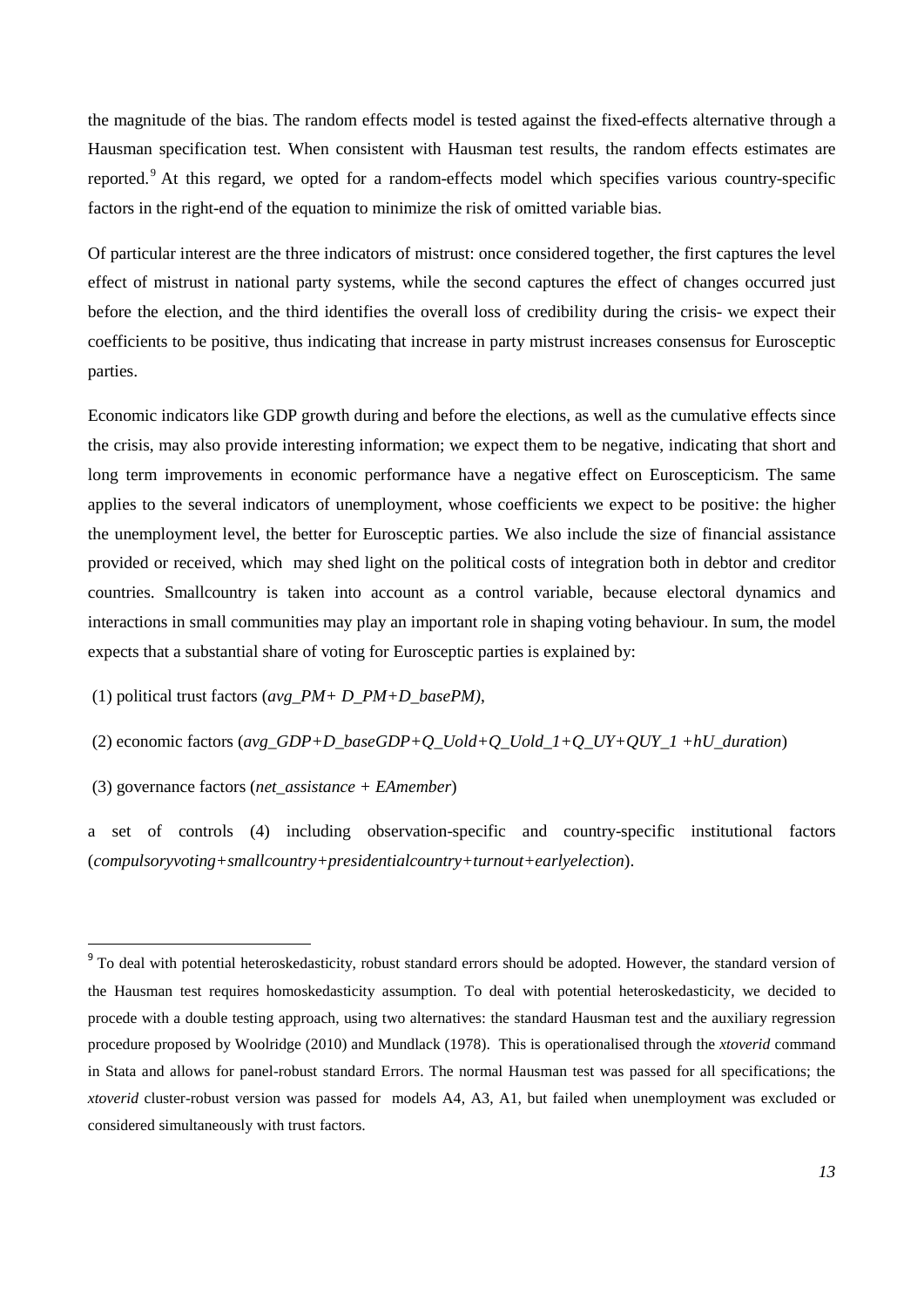In addition, two year variables have been added for identifying elections happened during the crisis (2009- 2014). Equation 1 recalls the random-effects model including all the variables available (specification A5):

## (1) AntiEUscore

$$
= \alpha + \beta_1 \alpha v g P M_{it} + \beta_2 \Delta P M_{it} + \beta_3 \alpha v g G D P_{it} + \beta_4 \Delta base G D P_{it} + \beta_5 Q o l d_{it} + \beta_6 Q . Y U_{it}
$$
  
+  $\beta_7 Q . Y U_{it} + \beta_8$ hU. duration<sub>it</sub> +  $\beta_9$ net. assistance<sub>it</sub> +  $\beta_{10}$  EAmember<sub>it</sub>  
+  $\beta_{11}$  computersovoting<sub>it</sub> +  $\beta_{12}$  small country<sub>i</sub> +  $\beta_{13}$  presidential country<sub>i</sub>  
+  $\beta_{14}$  turnout<sub>it</sub> +  $\beta_{15}$  early selection<sub>it</sub> +  $\beta_{16}$  Y2009 +  $\beta_{17}$  Y2010 +  $\beta_{18}$  Y2011  
+  $\beta_{19}$  Y2012 +  $\beta_{20}$  Y2013 +  $\beta_{21}$  Y2014 +  $u_i$  +  $\varepsilon_{it}$ 

Whereby  $u_{it}$  and  $\varepsilon_{it}$  constitute, respectively, the across-groups and within-groups error terms, *i* are the 27 member states, and *t* the time of the observation. Six different specifications of the model were tested, comparing different sets of variables.<sup>[10](#page-13-0)</sup>

#### 3.4 *Random effects regression results*

Five alternative random effects specifications were run. The first model (A1) looks into short-term political trust effects specifically, by excluding the series of independent variables referring to economic factors as well as long term trust changes. The second model (A2) includes GDP effects; the third model (A3) includes trust and unemployment effects, but excludes GDP effects; the fourth model (A4) includes both GDP and Unemployment effects, but excludes trust effects; (A5) includes all variables. Table 2 reports the coefficients and the robust standard errors (in parentheses) of the independent variables.

#### *3.4.1 Political Trust*

As pointed out in the surveyed literature, there is disagreement on the effect of trust in the domestic system on Euroscepticism: Anderson (1998) considers that higher trust in the national political system may increase trust in the EU (and the other way around), while Sanchez-Cuenca (2000) believes that when confidence in the domestic political system is low, citizens turn their look abroad to find examples of good government and best practices. However, the results shown in table 2 fail to shed light on the relation between Euroscepticism and trust in the domestic political parties.

## **Table 3: random-effects specifications comparison**

<span id="page-13-0"></span><sup>10</sup> Note that *compulsoryvoting* and *smallcountry* and *presidentialcountry* are time-invariant variables.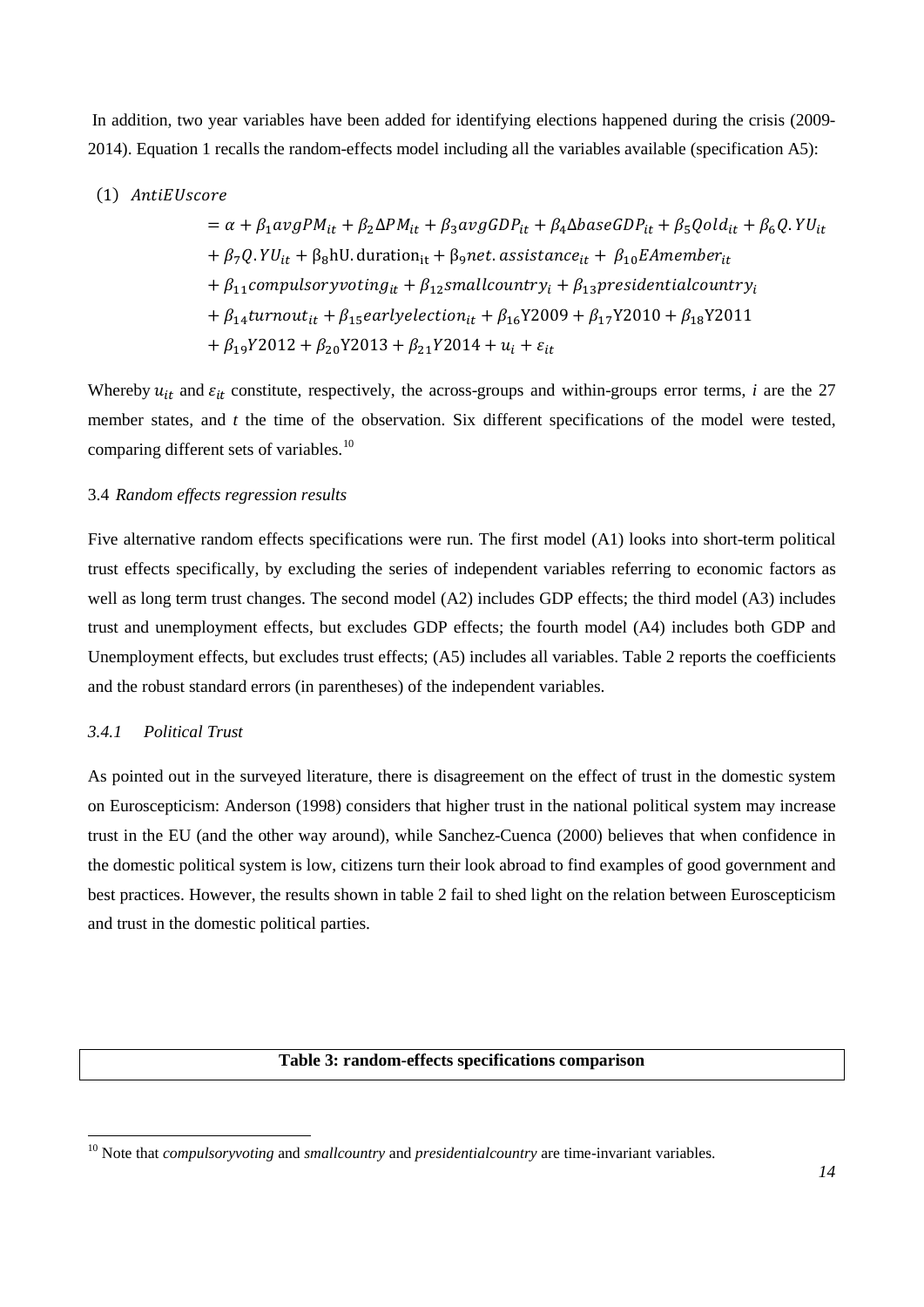|                     | A4                    | A5                    | A <sub>3</sub>        | A2              | A1              |
|---------------------|-----------------------|-----------------------|-----------------------|-----------------|-----------------|
| compulsoryvoting    | $-6.691$              | $-7.139$              | $-5.958$              | $-4.399$        | $-4.675$        |
|                     | $(2.47)$ **           | $(2.22)$ **           | $(2.20)$ **           | $(1.93)^*$      | $(1.90)$ *      |
| avg growth          | $-0.793$              | -0.879                |                       | $-0.678$        |                 |
|                     | $(1.87)$ *            | $(1.99)$ **           |                       | $(1.70)^*$      |                 |
| D base GDP          | -0.075                | $-0.103$              |                       | -0.091          |                 |
|                     | (0.79)                | (1.10)                |                       | (0.94)          |                 |
| Q Uold              | $-1.444$              | $-1.411$              | $-1.343$              |                 |                 |
| Q Uyouth            | $(2.69)$ ***<br>0.904 | $(2.58)$ ***<br>0.821 | $(2.85)$ ***<br>0.962 |                 |                 |
|                     | $(2.23)$ **           | $(1.82)^*$            | $(2.19)$ **           |                 |                 |
| hU duration         | 0.242                 | 0.267                 | 0.225                 |                 |                 |
|                     | $(2.26)$ **           | $(2.65)$ ***          | $(1.95)^*$            |                 |                 |
| net assistance      | $-0.000$              | $-0.000$              | $-0.000$              | $-0.000$        | $-0.000$        |
|                     | (0.88)                | (0.85)                | (0.72)                | (0.72)          | (0.48)          |
| Eamember            | $-1.592$              | $-2.015$              | $-2.231$              | 0.081           | $-0.799$        |
|                     | (0.73)                | (0.89)                | (1.09)                | (0.03)          | (0.40)          |
| turnout             | 0.020                 | 0.017                 | $-0.002$              | 0.015           | $-0.010$        |
|                     | (0.60)                | (0.42)                | (0.04)                | (0.36)          | (0.28)          |
| smallcountry        | $-3.493$              | $-3.714$              | $-3.538$              | $-5.738$        | $-6.070$        |
|                     | (1.34)                | (1.16)                | (1.38)                | $(2.29)$ **     | $(1.92)^*$      |
| presidentialcountry | $-3.232$              | $-2.824$              | $-2.928$              | $-2.901$        | $-2.309$        |
|                     | (1.64)                | (1.23)                | (1.52)                | (1.27)          | (0.90)          |
| Y2009               | $-3.057$              | $-3.559$              | $-1.390$              | $-3.339$        | $-2.156$        |
|                     | (1.33)                | (1.43)                | (0.60)                | (1.45)          | (0.87)          |
| Y2010               | $-4.190$              | $-3.645$              | $-4.837$              | $-3.119$        | $-3.271$        |
|                     | (1.30)                | (1.10)                | (1.47)                | (0.89)          | (0.89)          |
| <b>Y2011</b>        | $-3.491$              | $-3.638$              | $-3.881$              | $-2.430$        | $-3.176$        |
|                     | $(1.78)^*$            | $(1.72)^*$            | $(1.84)^*$            | (0.98)          | (1.23)          |
| Y2012               | 0.284                 | 1.060                 | 0.063                 | 2.094           | 2.259           |
| Y2013               | (0.11)<br>$-0.636$    | (0.43)                | (0.02)                | (0.71)          | (0.76)          |
|                     |                       | $-0.609$              | $-1.004$              | 1.174           | 0.373           |
| Y2014               | (0.27)<br>$-1.781$    | (0.23)<br>$-1.689$    | (0.42)<br>$-2.863$    | (0.35)<br>1.873 | (0.12)<br>0.446 |
|                     | (0.89)                | (0.77)                | $(1.76)^*$            | (0.62)          | (0.18)          |
| avg PM              |                       | -0.091                | $-0.000$              | 0.007           | $-0.081$        |
|                     |                       | (0.62)                | (0.00)                | (0.08)          | (0.55)          |
| D base PM           |                       | 0.082                 |                       |                 | 0.159           |
|                     |                       | (0.73)                |                       |                 | (1.32)          |
| $_{\rm cons}$       | 11.097                | 18.834                | 11.587                | 10.855          | 19.754          |
|                     | $(2.52)$ **           | (1.45)                | (1.13)                | (1.13)          | (1.45)          |
| $\boldsymbol{N}$    | 108                   | 108                   | 108                   | 108             | 108             |
| $R^{\wedge}2$       | 0.357                 | 0.372                 | 0.303                 | 0.229           | 0.186           |
| Haus man            | <b>Passed</b>         | <b>Passed</b>         | <b>Passed</b>         | <b>Passed</b>   | passed          |
| Hausman (robust)    | <b>Passed</b>         | failed                | <b>Passed</b>         | failed          | <b>Passed</b>   |
|                     |                       |                       |                       |                 |                 |

When included in the specification, party mistrust is not statistically significant and has a very small coefficient associated. In particular, we find almost no support for the effect hypothesised by Sanchez-Cuenca (2000), according to which Europe, providing an external constraint to national politicians, is more perceived positively the less confidence the voters have in domestic parties. For this to be true, either the coefficient of mistrust (*avg\_PM),* had to be negative, or it had to turn negative once controlled for long-term rise detected by the *D\_basePM* indicator. If this were the case, it would have suggested that long term, stable mistrust in domestic parties could lead people to accord more consensus to those parties that support European Integration because Europe is perceived as a positive "external" constraint on the mistrusted domestic politics. Specifications A1 and A5, which accounts for this possibility, fail to provide conclusive evidence: while the coefficient of *PM\_sem* behaves as expected, turning negative when *D\_BasePM* is included, both variables fail to be statistically significant, thus leaving the answer largely unanswered.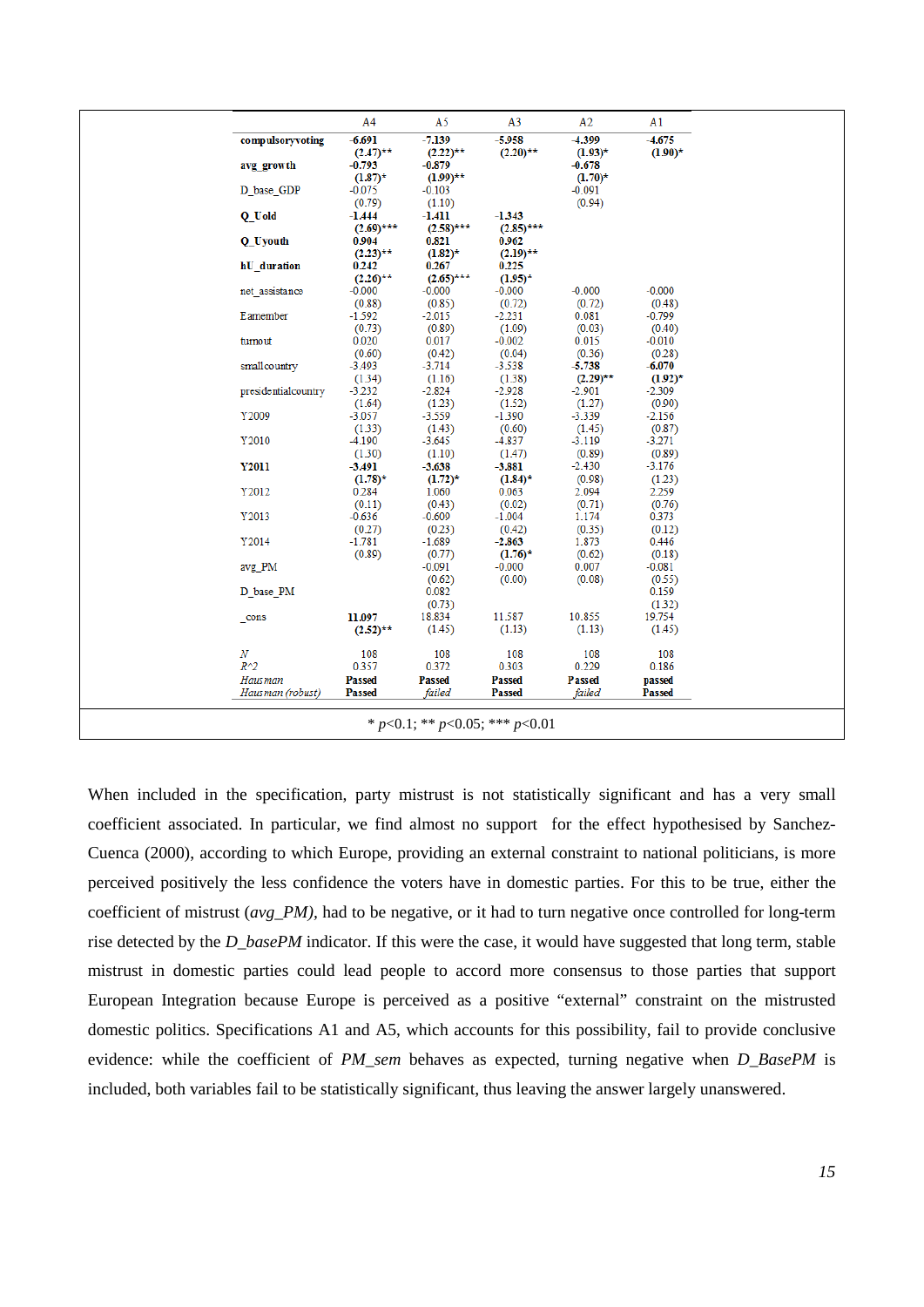## *3.4.2 Growth and Unemployment*

In each of the specifications of the random-effects model the effects of the average GDP growth rate in the quarters around the election seems to meet our expectations: differently from Serricchio *et al.,* (2013) it holds a negative coefficient as expected (meaning the stronger the pre-election downturn, the larger the share of votes for Eurosceptic parties) and is statistically significant, albeit at 5% and 10% confidence level. The sign of the coefficient for the long-term economic loss captured *by D\_base\_GDP* is –as expected- negative, but fails to be statistically significant in all specifications.

The impact of unemployment is interesting but highly problematic. In all models (A3-A5) where unemployment is taken into account, both the unemployment levels for cohorts aged 40-65 and younger cohorts aged 19-39 are statistically significant (5% confidence for former, 10% for the latter<sup>[11](#page-15-0)</sup>). The sign of the coefficients however raise interpretational issues. The sign for Q*\_U\_old* is negative, meaning that a upward change in the unemployment level 40-65 is associated with *lower* consensus for Eurosceptic parties. Although this may look surprising, it must be noted that among the countries with very high levels of unemployment (Greece, Portugal, Cyprus and Spain) only Greece has developed a strong set of Eurosceptic parties. In contrast, many other countries with high level of consensus for strong Eurosceptic parties have much lower level of unemployment. The coefficient for  $OYU$  is however largely positive, indicating that the higher the level of youth unemployment, the higher the votes for Eurosceptic parties. In addition, the variable *hU\_duration* –which captures the number of quarters unemployment has stayed above the pre-crisis average- is positive and statistically significant at the 5% threshold in specifications A4 and A3, and at 10% threshold in specification A5.

The divergent impact of unemployment measures can have different motivations. One possibility is that the effect of overall unemployment is distorted by a few outlier countries with very high level of unemployment and no Euroscepticism (Spain, Portugal) and by countries with very low level of unemployment, but high scores on Euroscepticism (Finland, the Netherlands, United Kingdom). In peripheral countries, the sharp increase in unemployment has touched the moderate middle class which will not vote for extreme parties in most of cases despite the change in status, preferring new, soft-Eurosceptic parties advocating for a policy change rather than an institutional one, like Syriza. The sharpest increase in Euroscepticism has been experienced, in fact, in countries once solidly in the "core group" which status has been undermined severely during the crisis (namely France and Italy). There, extreme right parties have been able to take advantage of the rise of anti-European sentiment without moderate, soft-Eurosceptic parties being able to capture it. On the one hand, both France and Italy have historically rooted and rather stable party-systems, which makes it

<span id="page-15-0"></span> $11$  It must be noted, in particular, that is the quarter lag that seems to matter for cohorts aged 19-39.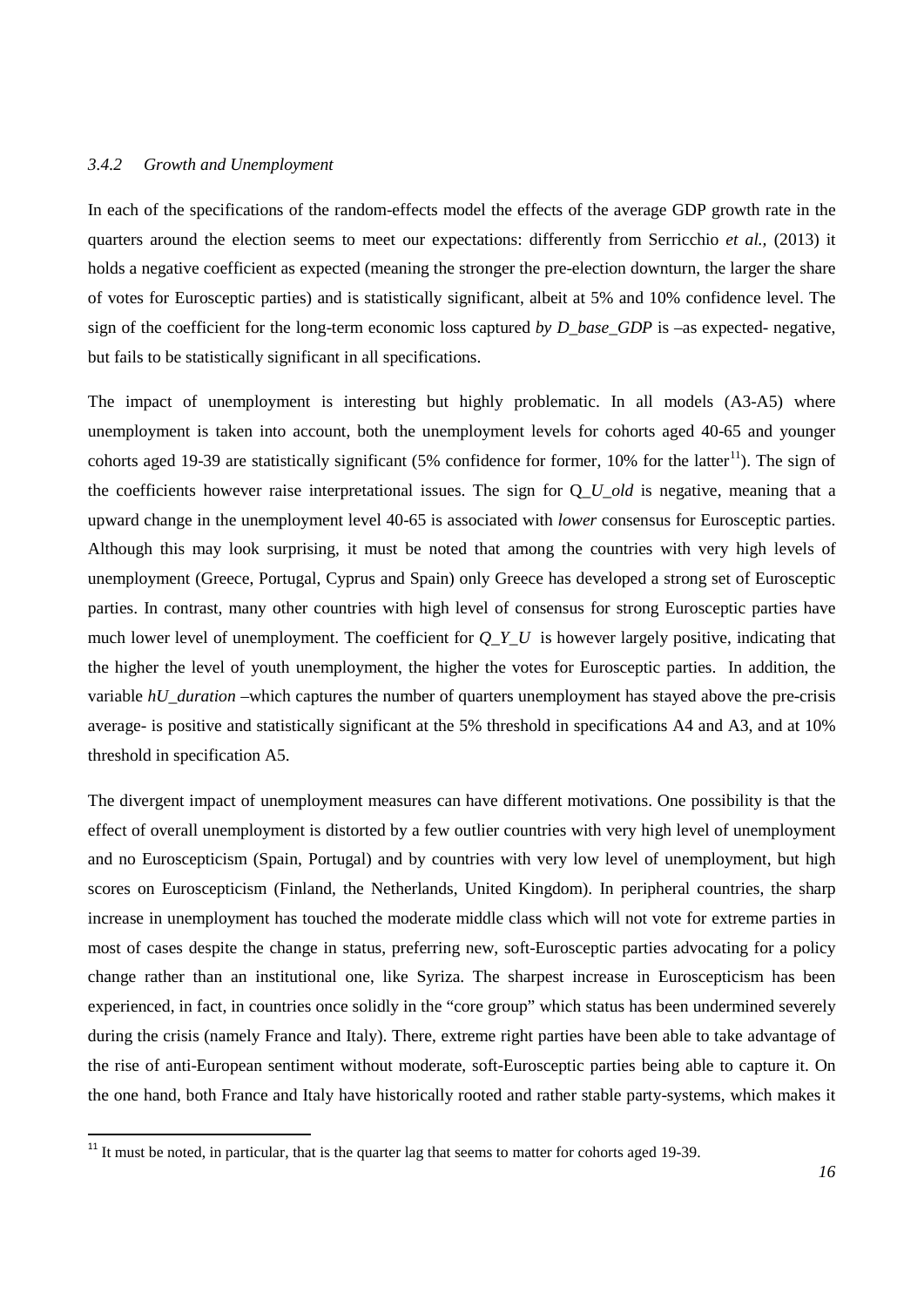hard for newcomers to find their place if they don't bring forward rather disruptive proposals (as Italy's Five Stars Movement has done). On the other hand, once a party adopts a "fringe" position on one issue (thus alienating moderate voters) the marginal cost of taking an additional "fringe" position is considerably lowered (as moderate voters are already alienated); this may explain why relatively wealthier countries have developed strong Eurosceptic parties, while relatively poorer countries have not despite the sharp rise in unemployment.

Also, it must be considered that the unemployed persons aged 15-39 in the EU are numerically more numerous than the unemployed individuals aged 40-75 (15 millions vs. 11 millions as for 2014 Q1). Therefore, the data for the youth unemployed is relatively more important. Other possible causes for the opposite effects may be:

- Younger individuals are likely to be more vulnerable once in unemployment as their stock of wealth is lower compared to older people, being thus unable to smooth consumption through wealth.
- As the dualism of the labour market grows, older unemployed are better protected receiving subsidies and benefits, while the temporary contracts of young people often allow for scarce protection.
- Younger unemployed individuals tend to be financially more vulnerable (restricted access to finance and/or longer mortgage rates yet to be repaid);
- Younger people without jobs may have a more radical reaction to politics, and/or find "new", antisystemic parties more attractive.
- Older people may have a better experience of the well-being that EU membership brought about in the past, as well as of the international security provided by the EU during the cold war, and they might therefore be less vulnerable of populist and Eurosceptic rhetoric;
- Older people may tend to acquire information mainly through classical media outlets like newspapers and television, which in turn may have a positive bias towards the moderate political establishment.

In sum, young unemployed are more vulnerable to the crisis, to extremist rhetoric, and have little personal experience of the advantages of EU membership; they tend to develop their opinion on the public sphere through the non-mediated channel of internet and other new media, thus being more likely to develop anti-European protest vote.

# *3.4.3 The controls*

In all models, Euro Area Membership fails to pass the significance test at 10% confidence interval, as it does having received financial assistance during the crisis and the majority of the other control variables, like second order elections, early elections and presidential countries. Among all the controls, the existence of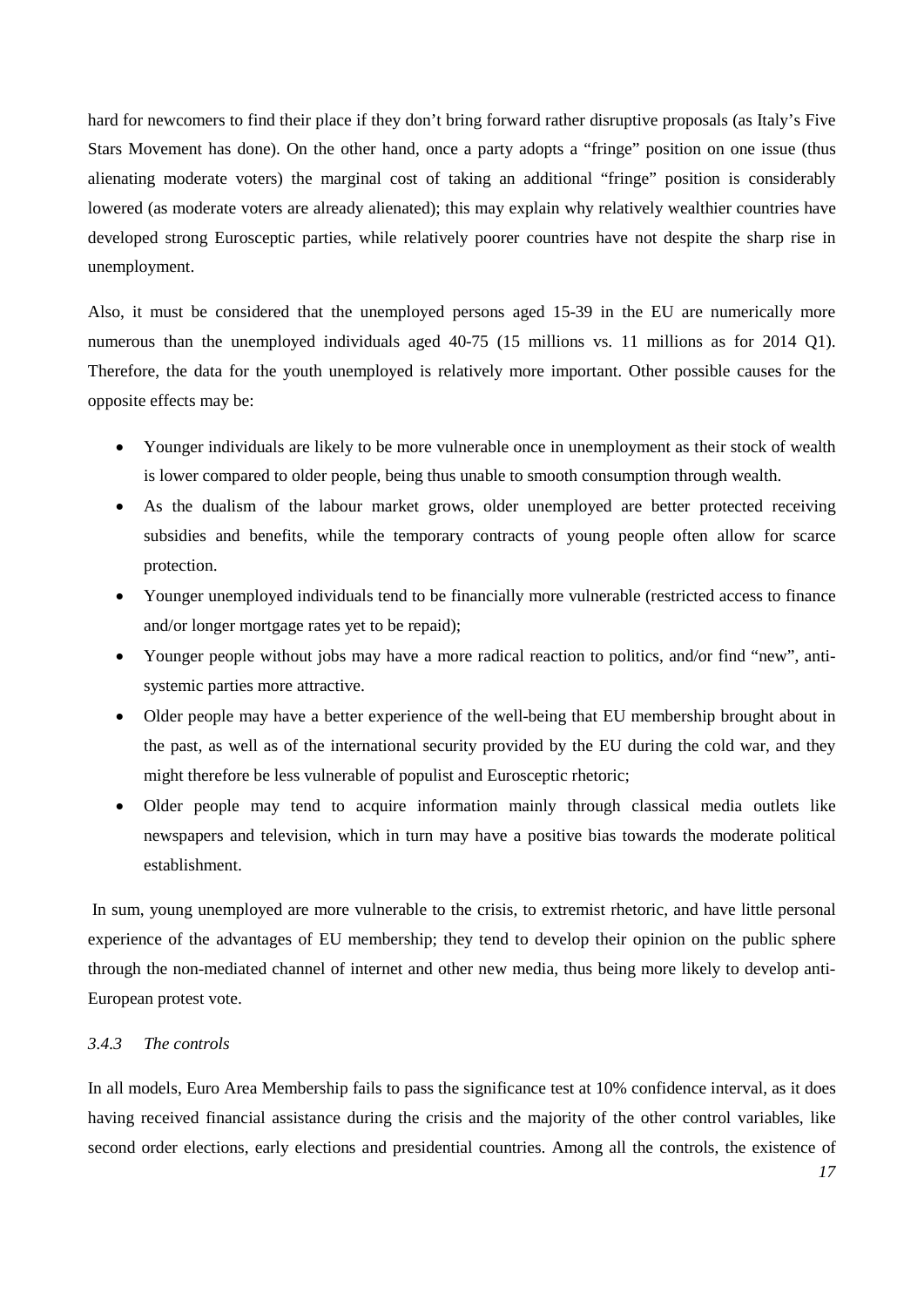compulsory voting legislation turns out to be statistically significant in all the models at 5% confidence level (10% in A1 and A2): voters which otherwise would not care about participating in the election spend little time in developing extreme political positions (as somehow required to vote for a hard Eurosceptic party) thus concentrating towards moderate, status-quo mainstream parties. Finally, The effect related with country size, finally, is statistically significant at 5% as long as we do not take unemployment into account, but fails to pass the significance test in models A3-A5 when unemployment is accounted for.

#### **4. Robustness checks and alternative models**

The existence of random effects, suggested by the high p-value of the Hausman tests performed, is suggestive and brings about efficient estimates of the coefficients and of the significance of several variables. However, as noted before, it is usually impossible to avoid a certain amount of bias when using a random effects model. At this regard, we decided to compare the standard random effects model with three comparable alternatives to find out whether there are noticeable differences in the estimates. To do so, we selected the specification A4 as the main specification for running the comparison, as it has a higher number of significant variables when compared with specifications A1-A5, higher  $r^2$  and has passed all the forms of the Hausman test, including auxiliary regression methods, with margin.

Specification 4 was then tested against a Hausman-Taylor endogenous variables regression, against fixedeffects regressions and against a pooled OLS to see whether important differences existed in the estimate. Table 4 provides the comparison of the coefficient and relative standard errors. The Hausman-Taylor (H-T) regression was chosen because –despite the fact that the Hausman specification test rejected fixed effects for the overall model- it could be appropriate to consider fixed effects for only some variables. At this regards, H-T estimates fixed effects for all variables, except for time-invariant variables and variables set as exogenous, for which random-effects are estimated. [12](#page-17-0) Variables as average mistrust in the party system, the average GDP growth rate, the change from baseline GDP and the electoral turnout were set as endogenous in our Hausman-Taylor model, from Hausman and Taylor (1981), thus being estimated through fixed-effects, while all the other variables where either exogenous or time-invariant.

Moreover, a pooled OLS regression was also performed as a form or robustness check, although the high value of the *sigma\_u* estimates in the RE model would suggest that a panel effect does exist. The Pooled OLS model was performed using two different standard errors- a classical robust standard errors version to account for heteroskedasticity, and a cluster-robust standard errors version to account for within-panel time dependency.

<span id="page-17-0"></span><sup>&</sup>lt;sup>12</sup> Hausman-Taylor model uses "time-varying variables in two ways- to estimate their own coefficients and to serve as instruments for endogenous time-invariant variables". (Hausman and Taylor, 1981: 1393).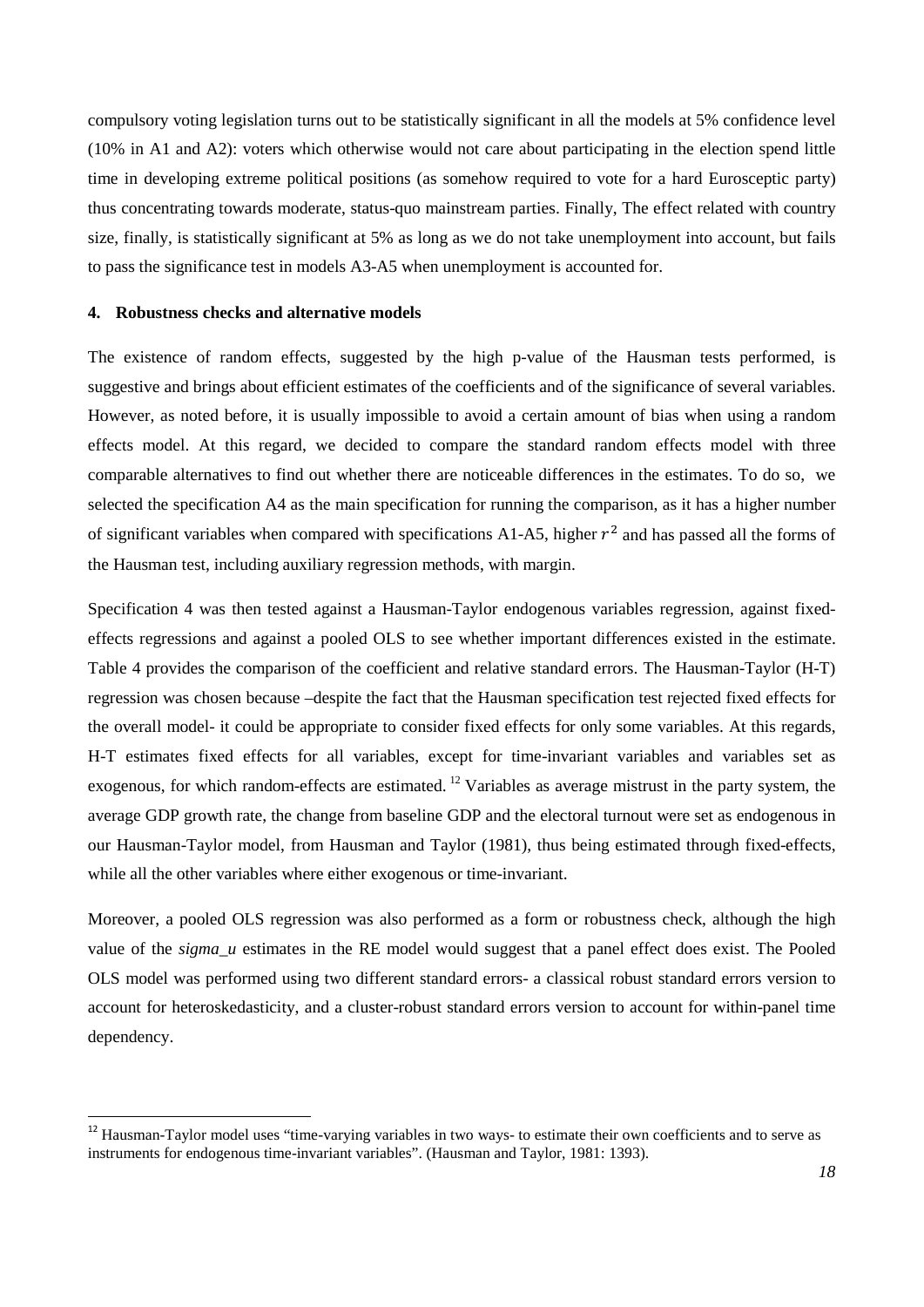|                       | Random<br><b>E</b> ffects | Hausman-<br>Talyor                     | Fixed<br>Effects | Pooled OLS<br>(robust) | Pooled OLS<br>(cluster-robust) |
|-----------------------|---------------------------|----------------------------------------|------------------|------------------------|--------------------------------|
| [compulsoryvoting]    | $-7.068$                  | $-6.940$                               |                  | -7.907                 | $-7.907$                       |
|                       | $(2.59)$ ***              | (1.34)                                 |                  | $(3.28)$ ***           | $(2.53)$ **                    |
| (avg growth)          | -0.792                    | $-0.689$                               | $-0.622$         | -1.547                 | -1.547                         |
|                       | $(1.84)^*$                | (1.36)                                 | (1.56)           | $(2.34)$ **            | $(2.63)$ **                    |
| (D_base_GDP)          | -0.079                    | -0.055                                 | -0.044           | -0.153                 | -0.153                         |
|                       | (0.83)                    | (0.52)                                 | (0.46)           | (1.54)                 | (1.12)                         |
| Q U old               | -1.421                    | $-1.369$                               | -1.347           | -1.289                 | -1.289                         |
|                       | $(2.62)$ ***              | $(2.42)$ **                            | $(2.08)$ **      | $(2.49)$ **            | $(2.10)$ **                    |
| Q1_U_youth            | 0.900                     | 0.896                                  | 1.042            | 0.556                  | 0.556                          |
|                       | $(2.21)$ **               | $(2.22)$ **                            | $(2.31)$ **      | (1.44)                 | (1.11)                         |
| hU duration           | 0.240                     | 0.245                                  | 0.171            | 0.344                  | 0.344                          |
|                       | $(2.21)$ **               | $(2.30)$ **                            | (1.32)           | $(3.33)$ ***           | $(3.14)$ ***                   |
| net assistance        | $-0.000$                  | $-0.000$                               | $-0.000$         | $-0.000$               | $-0.000$                       |
|                       | (0.85)                    | (1.17)                                 | (1.03)           | (0.52)                 | (0.38)                         |
| Eamember              | $-1.477$                  | -1.435                                 | 0.508            | $-1.095$               | $-1.095$                       |
|                       | (0.67)                    | (0.64)                                 | (0.15)           | (0.63)                 | (0.41)                         |
| (tumout)              | 0.031                     | 0.023                                  | 0.031            | 0.060                  | 0.060                          |
|                       | (0.89)                    | (0.47)                                 | (0.72)           | (1.17)                 | (1.18)                         |
| [smallcountry]        | $-3.632$                  | $-3.322$                               |                  | $-3.427$               | $-3.427$                       |
|                       | (1.36)                    | (0.97)                                 |                  | $(1.74)^{*}$           | (1.17)                         |
| [Presidentialcountry] | $-3.462$                  | $-3.390$                               |                  | $-3.690$               | $-3.690$                       |
|                       | $(1.68)^*$                | (0.98)                                 |                  | $(2.28)$ **            | (1.68)                         |
| Y2009                 | $-3.024$                  | $-2.538$                               | $-2.572$         | -4.773                 | 4.773                          |
|                       | (1.33)                    | (0.98)                                 | (1.20)           | (1.36)                 | (1.38)                         |
| Y2010                 | $-4.464$                  | -4.200                                 | $-5.273$         | $-2.773$               | -2.773                         |
|                       | (1.39)                    | (1.45)                                 | (1.66)           | (0.74)                 | (0.74)                         |
| Y2011                 | $-3.658$                  | $-3.574$                               | $-3.707$         | $-4.875$               | 4.875                          |
|                       | $(1.87)$ *                | (1.42)                                 | $(1.88)$ *       | (1.42)                 | (1.54)                         |
| Y2012                 | $-0.905$                  | $-0.620$                               | $-1.752$         | 2.175                  | 2.175                          |
|                       | (0.34)                    | (0.21)                                 | (0.58)           | (0.74)                 | (0.73)                         |
| Y2013                 | $-0.742$                  | $-0.721$                               | $-1.044$         | $-1.381$               | $-1.381$                       |
|                       | (0.31)                    | (0.25)                                 | (0.46)           | (0.37)                 | (0.40)                         |
| Y2014                 | $-1.662$                  | $-1.812$                               | $-1.828$         | $-1.430$               | -1.430                         |
|                       | (0.81)                    | (0.67)                                 | (0.89)           | (0.45)                 | (0.48)                         |
| cons                  | 10.433                    | 10.289                                 | 5.847            | 11.226                 | 11.226                         |
|                       | $(2.36)$ **               | $(2.18)$ **                            | (1.10)           | $(2.23)$ **            | $(2.02)^*$                     |
| $\cal N$              | 107                       | 107                                    | 107              | 107                    | 107                            |
| $R^2$                 |                           |                                        | 0.26             | 0.39                   | 0.39                           |
|                       |                           |                                        |                  |                        |                                |
|                       |                           | * $p<0.1$ ; ** $p<0.05$ ; *** $p<0.01$ |                  |                        |                                |

As expected, the main observed differences are between the pooled model with classical robust standard errors and the three alternatives. In particular, the standard errors of all variables in the robust version of the pooled model tend to be generally higher for most variables, which in turn implies that variables as *presidentialcountry, D\_baseGDP* and *smallcountry* to become statistically significant. The effect however disappears for most variables when the cluster-robust standard errors are introduced, suggesting that a cluster effect indeed exists. In contrast, the only relevant difference between the Hausman-Taylor endogenous variables model and the standard random effects model is that in the latter only unemployment variables maintain their significance, while the average GDP growth and the controls turn out to be statistically not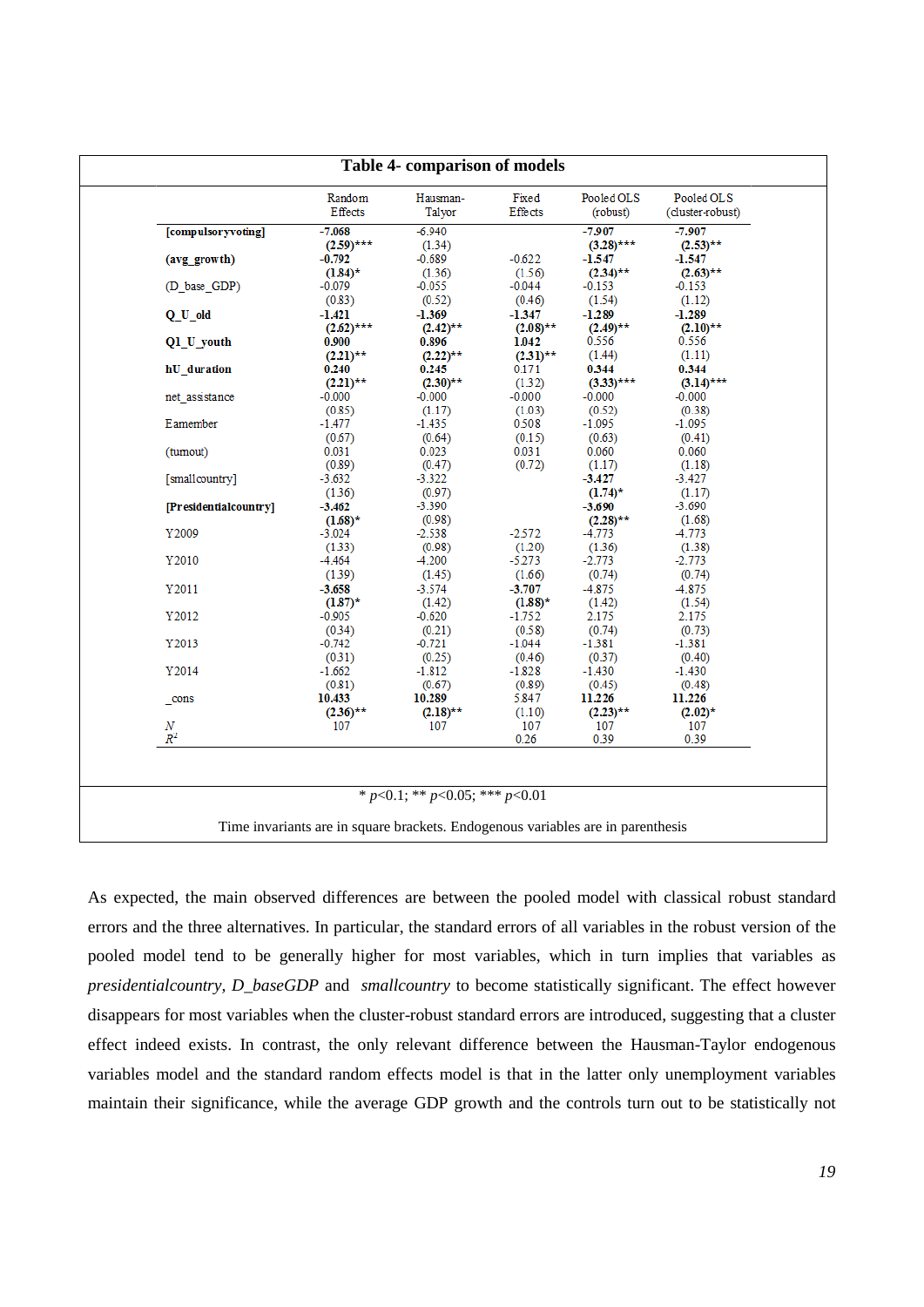significant. It is also worth noting that the divergence of the sign of youth and old unemployment rates, as well as its statistical significance, is unchanged across the different models.

#### **5. conclusions**

The results reported in this paper fit in the theoretical framework developed by scholars over time, with some unexpected results especially in regard of elders' unemployment and youth unemployment.

The most surprising result is probably the negative correlation between unemployment and consensus for Hard- Eurosceptic parties. However, there are several explanations for this effect. In part, the distortion may be due to geographical composition effects in section 3.3.2: some of the countries where unemployment has increased the most (Spain, Portugal, and Ireland) have experienced a null or moderate increase in Euroscepticism, while relatively wealthy countries with low unemployment (Austria, Denmark, Finland, the Netherlands, United Kingdom) have experienced high rates of Euroscepticism. This may be due to the fact that extreme Euroscepticism is a flagship policy of extreme-right parties, and most of the rise of unemployment in southern countries (where an economic voting is plausible) is composed by middle class, usually moderate voters which are averse to cast their votes for extreme right parties; while in core countries (where economic voting is less plausible) extreme right parties capitalize on other issues; the only countries where we have both traditionally strong extreme right parties and a rationale for economic voting are countries whose "core" status has been questioned and/or undermined during the crisis (Italy, France), and in fact these countries have experienced a rise in Euroscepticism *and* unemployment. Additional reasons to explain this effect may be linked to age-related composition effects: Younger individuals are likely to be more vulnerable to unemployment as their stock of wealth is lower compared to older people; younger unemployed individuals tend to be financially more vulnerable; younger people without jobs may have a more radical reaction to politics; older people may have a better experience of the well-being that EU membership brought about in the past, as well as of the international security provided by the EU during the cold war, and they might therefore be less vulnerable of populist and Eurosceptic rhetoric; and finally, older people may tend to acquire information mainly through classical media outlets like newspapers and television, which in turn may have a positive bias towards the moderate political establishment.

In conclusion, there is some limited evidence of an effect of the crisis over the rise Eurosceptic parties, especially through the channel of youth unemployment and persistence of historically-high levels of unemployment. Membership of the monetary union, as well as GDP effects, are instead irrelevant. Further work shall focus on strengthening the quality of policy variables included, especially in relation to the introduction of the incremental stages of the new economic governance since 2011. Also, more solid results would require a longer dataset, which might be obtained by both including new elections in the dataset as they appear, and by stretching further back in the past the range of electoral episode accounted for. Finally, the most recent literature emphasizes the importance of exclusive/inclusive national and European identities;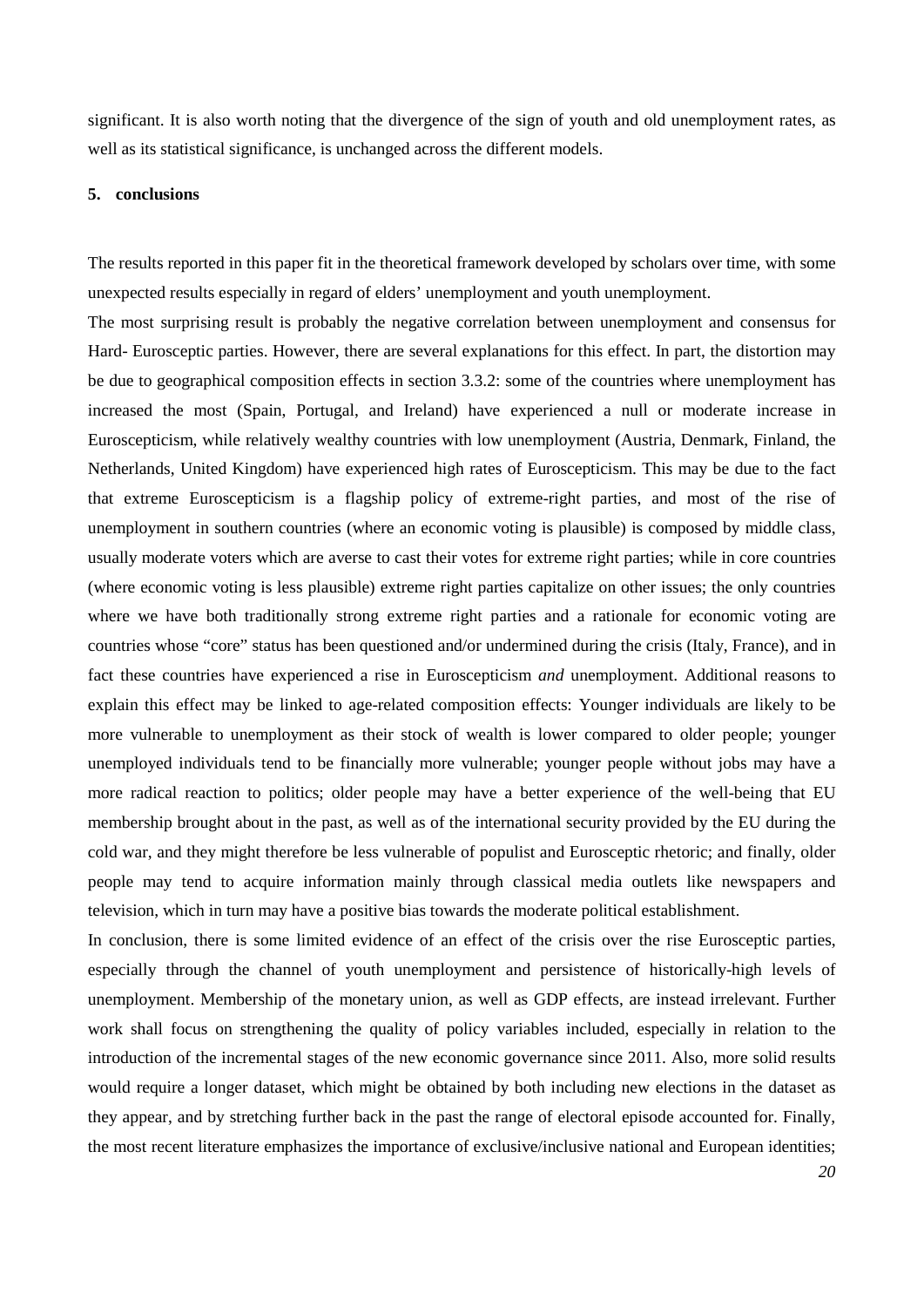future iterations of this work will thus aim to include variables identifying identity as a possible explanation for the rise and fall of Eurosceptic parties.

### **Bibliography**

- Anderson, C. (1998) When in doubt, use proxies: attitudes toward domestic politics and support for European integration. *Comparative Political Studies* No.5, Vol.31
- Anderson, C. and K. Kaltenthaler (1996) The dynamics of public opinion toward European Integration, 1973-1993. *European Journal of International Relations,* No.2, Vol.2
- Bargaoanu, A., Radu, L. and E. Negrea-Basuioc (2014) The rise of Euroscepticism in time of crisis: evidence from the 2008-2013 Eurobarometers. *Romanian Journal of Communication and Public Relations*, Vol. 16, Issue 1
- Bellucci, P., Sanders, D., Toka, G. And M. Torcal(eds) (2012) *The Europeanisation of national politics? citizenship and support in a post-enlargement union.* Oxford University Press, Oxford, 2012.
- Castelli Gattinara, P. and C. Froio (2014) Opposition in the EU and opposition to the EU: soft and hard Euroscepticism in Italy in the time of austerity. Chapter in: Institute of European Democrats (eds) (2014) *Rising Populism and the European Elections.* IED, Brussels, Spring 2014
- De Wilde, P., Michailidu, A. and H.-J. Trenz (2014) Converging on Euroscepticism: online polity contestation during European Parliament elections. *European Journal of Political Research*, January 2014.
- Dobrescu, P. and F. Durach (2014) Euroscepticism- A sign of Europe in distress. *Romanian Journal of Communication and Public Relations*, Vol. 16, Issue 1
- Eichenberg, R. C. and R. Dalton (2007) Post-Maastricht Blues: the transformation of citizens support for European integration, 1973-2004. *Acta Politica,* No. 42, 2007.
- Eschner, B., Pfetsch, B. and A. Silke (2008) The contribution of the press to Europeanization of public debates: a comparative study of issue salience and conflict lines of European integration. *Journalism,* Vol.9, issue 4
- Fitzgibbon, J. (2013) Citizens against Europe? Civil society and Eurosceptic protest in Ireland, United Kingdom and Denmark. *Journal of Common Market Studies,* Vol. 51, Issue 1
- Flora, P., Kuhnle, S. and D. Urwin (eds) (1999) "State Formation, Nation-Building and Mass Politics in Europe: the Theory of Stein Rokkan." Oxford University Press
- Grimm, R. (2015) The rise of the German Eurosceptic party Alternative für Deutschland, between ordoliberal critique and popular anxiety. *International Political Science Review,* Vol. 36, No. 3
- Haas, E.B. (1958) *The Uniting of Europe. Political, Social and Economic Forces, 1950-1957.* 2004, University of Notre Dame Press
- Haas, E.B. (1964) *Beyond the Nation State. Functionalism and international organization.* European Consortium for Political Research, 2008.
- Haas, E.B. (2003) "Introduction: Institutionalism or constructivism?". Introduction to the 2004 edition of: Haas, E.B. (1958) *The Uniting of Europe. Political, Social and Economic Forces, 1950-1957.* 2004, University of Notre Dame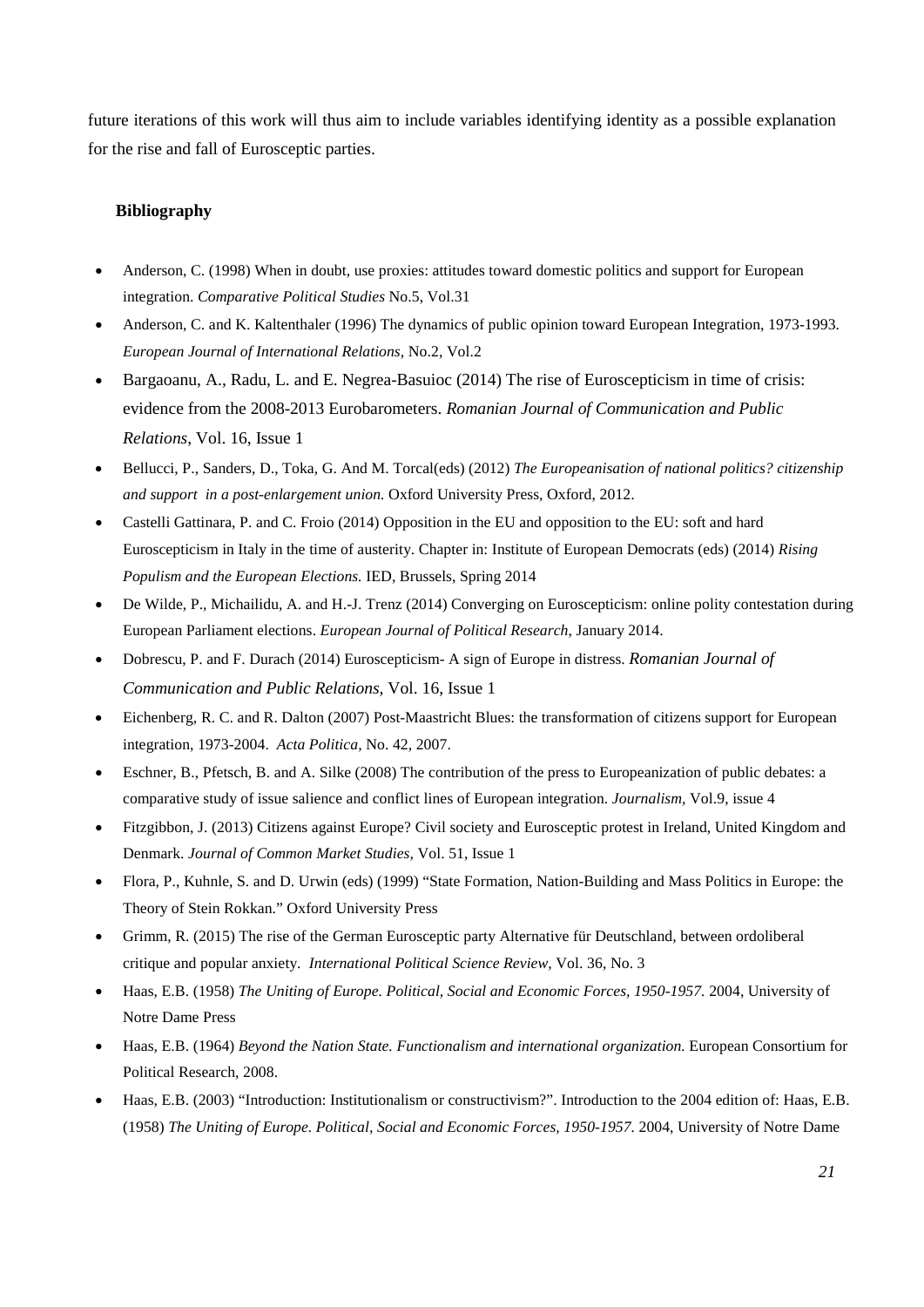Press

- Harmsen, R. and M. Spiering (eds) (2004) Euroscepticism: Party Politics, National Identities and European Integration. Editions Rodopi, Amsterdam
- Hartmann, M. and F. De Witte (2013) Ending the Honeymoon: constructing Europe Beyond the Market. *German Law Journal,* Vol.14, No.05, p.445
- Hausman, J. and W. E. Taylor (1981) Panel Data and Unobservable Individual Effects. *Econometrica,* Vol. 49, No. 6, pp. 1377-1398
- Hix, S. and M. Marsh (2011) Second-order effects plus pan-European political swings: an analysis of European Parliament elections across time. *Electoral Studies* No.30
- Hobolt, S. B. and J.-J. Spoon (2012). Motivating the European voter: parties, issues, campaigns in European Parliament elections. *European Journal of Political Research,* No. 51
- Lipset, M. and S. Rokkan (eds) (1967) *"Party Systems and Voting Alignements: cross-national perspectives"* Free Press, New York.
- Majone, D. (1997) The regulatory state and its legitimacy problems. *Western European Politics,* Issue 22, No. 1
- Meijers, M. (2013) The Euro-Crisis as a catalyst of the Europeanization of public spheres? A cross-temporal study of the Netherlands and Germany*. LEQS Papers* No. 62/2013, London School of Economics
- Mundlak, J. (1978). On pooling of Time Series and Cross-sectional data. *Econometrica,* Vol. 46, Issue 1, pp. 69-85
- Nicoli, F. (2014) Populism, Polarization, Politicization, Participation. Projecting the EU beyond the Market? Chapter in: Institute of European Democrats (eds) (2014) *Rising Populism and the European Elections*. IED, Brussels, Spring 2014
- Nicoli, F. (2015) *Legitimacy, Democracy, and the Future of the Monetary Union*. Chapter in: Krieger, T., Panke, D. and B. Neumaker (eds) (2015) *Europe's Crisis: the conflict-theoretical perspective.* Nomos Publishing (forthcoming)
- Reungoat, E. (2015) Mobilizing Europe in national competition: The case of the French Front National. *International Political Science Review,* Vol. 36, No. 3
- Sanchez-Cuenca, I. (2000) The political basis of support for European Integration. *European Union Politics,* No. 2, vol. 1
- Schmidheiny, K. (2014) Panel Data: fixed and Random Effects. *Short guides to econometrics,* Fall 2014. Available at <http://www.schmidheiny.name/teaching/panel2up.pdf>
- Serricchio, F. (2012) Italian citizens and Europe: explaining the growth of Euroscepticism. *Bullettin of Italian Politics,* Vol.4, No.1, 2012.
- Serricchio, F., Tsakatika, M. and L. Quaglia (2013) Euroscepticism and the Global Financial Crisis. *Journal of Common Market Studies,* Vol. 51, No. 1.
- Szczerbiak, A. and P. Taggart (2002) The Party Politics of Euroscepticism in EU member and Candidate states. *SEI Working Paper* No.51, *Opposing Europe* Research Network working paper No.6
- Szczerbiak, A. and P. Taggart (2008) 'Theorizing Party-Based Euroscepticism: Problems of Definition, Measurement and Causality'. Chapter in: *Opposing Europe? The Comparative Party Politics of Euroscepticism. Volume 2: Comparative and Theoretical Perspectives* (Oxford: Oxford University Press).